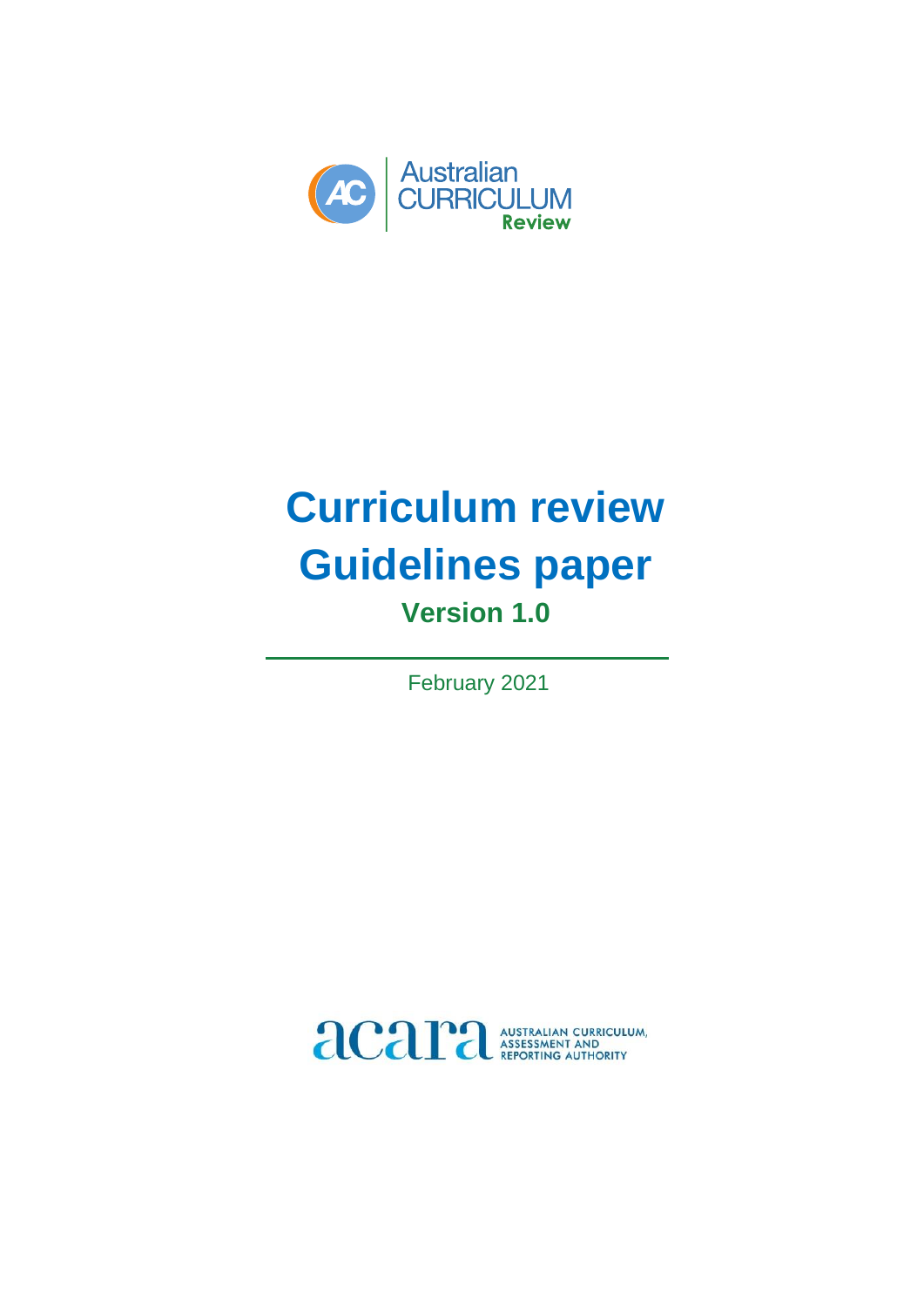#### ©**Australian Curriculum, Assessment and Reporting Authority 2021**

This work is copyright. You may download, display, print and reproduce this material in unaltered form only (retaining this notice) for your personal, noncommercial use or use within your organisation. All other rights are reserved. Requests and inquiries concerning reproduction and rights should be addressed to:

ACARA Copyright Administration, ACARA Level 13, 280 Elizabeth Street Sydney NSW 2000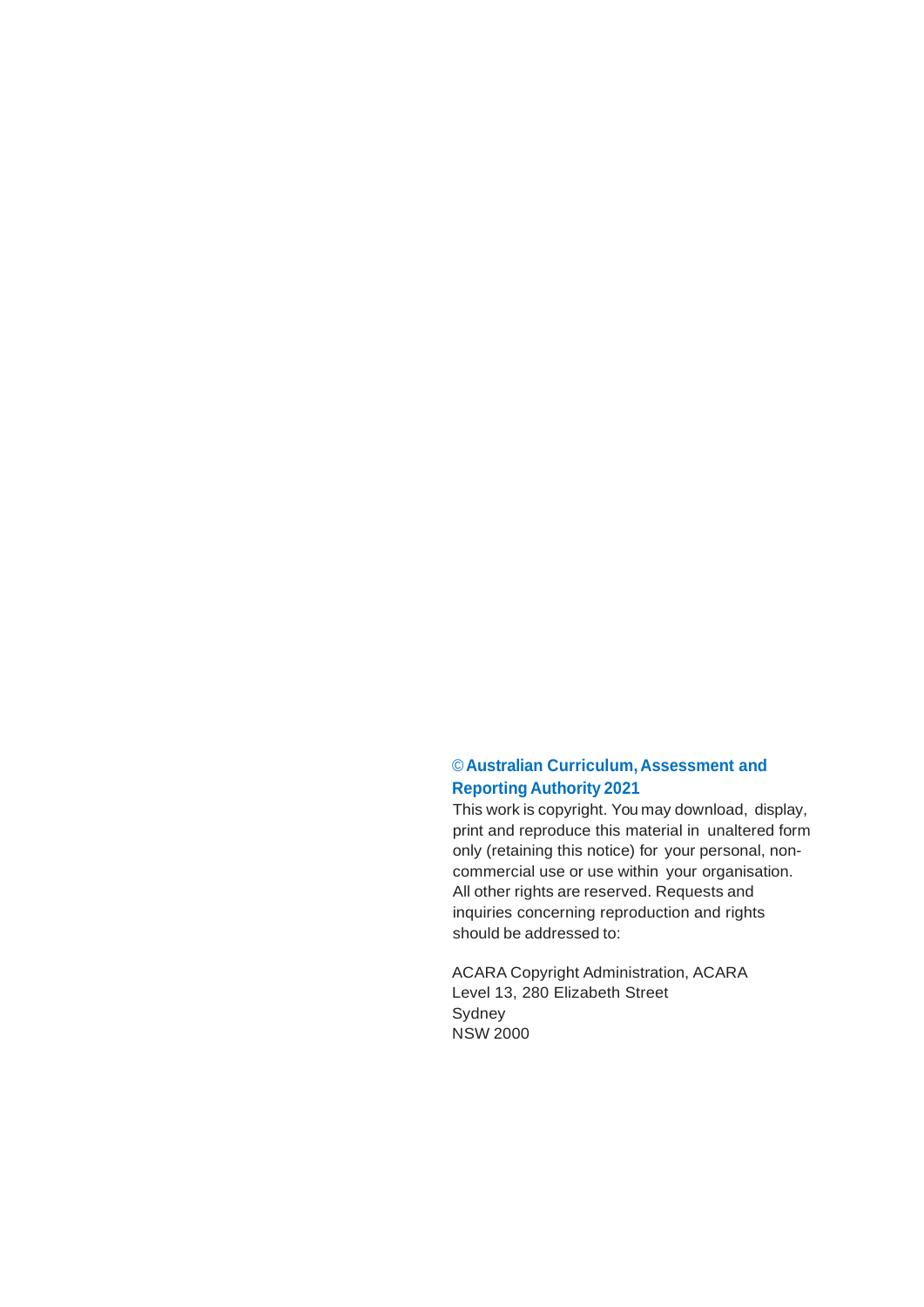# **Amendment history**

| <b>Date</b>      | <b>Version</b> | <b>Comment</b>                                                                                                                                                                                                                                                                                               |
|------------------|----------------|--------------------------------------------------------------------------------------------------------------------------------------------------------------------------------------------------------------------------------------------------------------------------------------------------------------|
| February<br>2021 | 1.0            | This document defines the design specifications for the<br>elements of the F-10 Australian Curriculum and provides<br>guidelines for curriculum review teams undertaking ACARA's<br>review of the F-10 Australian Curriculum commencing in<br>June 2020.<br>Approved by the ACARA Board on 19 February 2021. |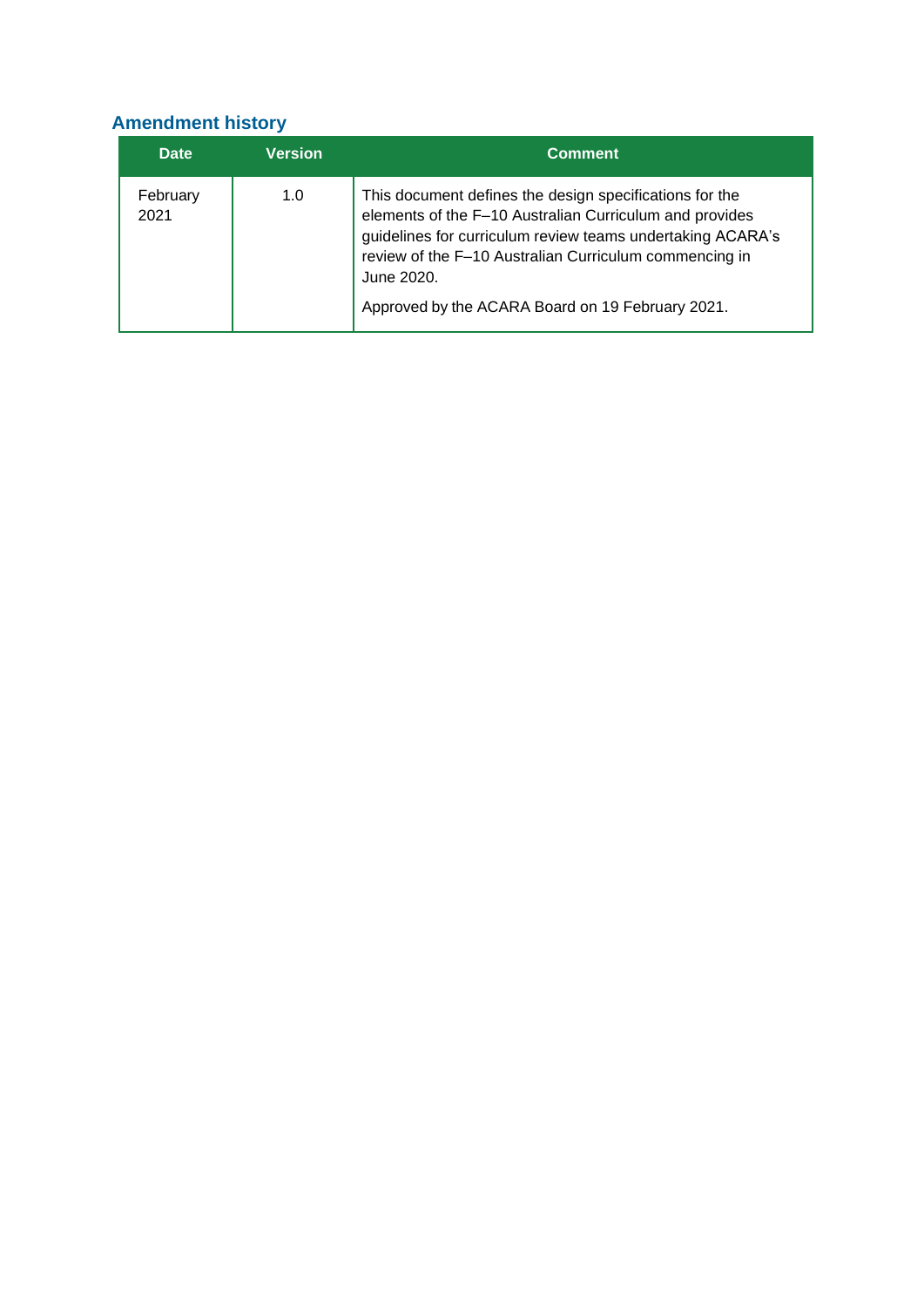# **Table of contents**

| Design specifications and review guidelines for the introductory sections of the curriculum2   |  |
|------------------------------------------------------------------------------------------------|--|
|                                                                                                |  |
|                                                                                                |  |
|                                                                                                |  |
|                                                                                                |  |
|                                                                                                |  |
| Design specifications and review guidelines for the curriculum content of the learning area. 7 |  |
|                                                                                                |  |
|                                                                                                |  |
|                                                                                                |  |
|                                                                                                |  |
|                                                                                                |  |
| Design specifications and review guidelines for the general capabilities  16                   |  |
| Design specifications and review guidelines for the cross-curriculum priorities  19            |  |
|                                                                                                |  |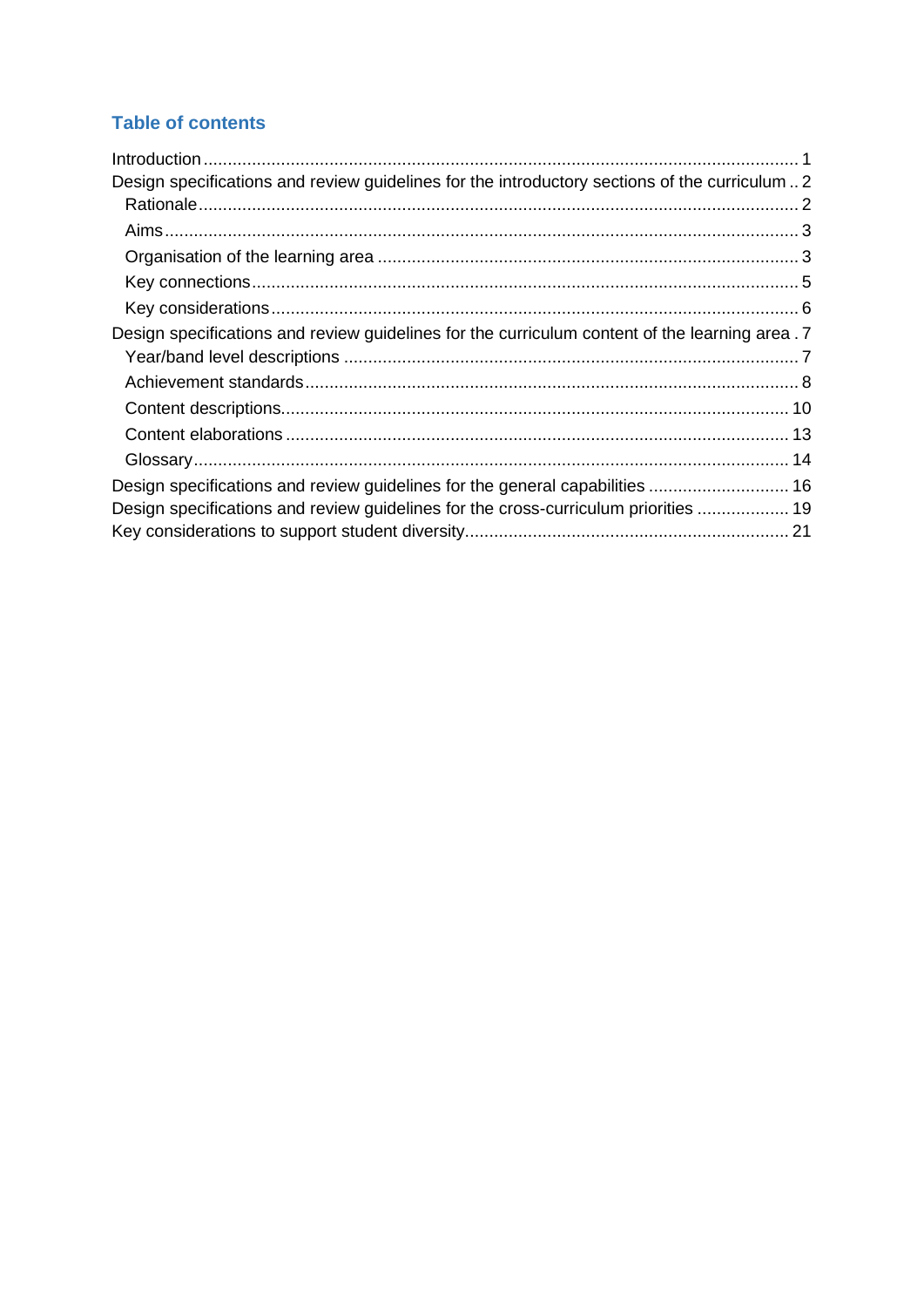#### <span id="page-4-0"></span>**Introduction**

In June 2020, the Education Council tasked ACARA to undertake a review of the Australian Curriculum for Foundation – Year 10 (F–10) (the Review), to ensure it is meeting the needs of students and is providing clear guidance for teachers.

All eight learning areas from Foundation to Year 10 will be reviewed by the end of 2021 and, subject to ministerial approval, the next version of the Australian Curriculum will be published on the improved [Australian Curriculum website](https://www.australiancurriculum.edu.au/) by the start of 2022.

This document defines the revised design specifications for the elements of the F–10 Australian Curriculum. It updates the design specifications for some curriculum elements originally described in the [Curriculum Design Paper \(version 3.1, 2013\).](https://docs.acara.edu.au/resources/07_04_Curriculum_Design_Paper_version_3_1_June_2012.pdf) It also provides the guidelines that the curriculum review teams used to undertake ACARA's review of the F–10 Australian Curriculum, commencing in June 2020.

This document evolved during the review process, taking into account feedback from reference groups, review teams, and other stakeholders involved in the Review.

This document should be read in conjunction with other key documents, namely:

- [Alice Springs \(Mparntwe\) Education Declaration \(2019\)](http://www.educationcouncil.edu.au/site/DefaultSite/filesystem/documents/Reports%20and%20publications/Alice%20Springs%20(Mparntwe)%20Education%20Declaration.pdf)
- [The Shape of the Australian Curriculum \(version 5.0, June 2020\)](https://www.acara.edu.au/docs/default-source/curriculum/the_shape_of_the_australian_curriculum_version5_for-website.pdf)
- Terms of Reference [Review of the Australian Curriculum F–10 \(June 2020\)](https://www.acara.edu.au/docs/default-source/curriculum/ac-review_terms-of-reference_website.pdf)
- [Curriculum Design Paper \(version 3.1, 2013\)](https://docs.acara.edu.au/resources/07_04_Curriculum_Design_Paper_version_3_1_June_2012.pdf)
- [Curriculum Review Process Paper \(version 1.0, August 2020\).](https://www.acara.edu.au/docs/default-source/curriculum/curriculum-review-process-paper-31-august-2020.pdf)





**1**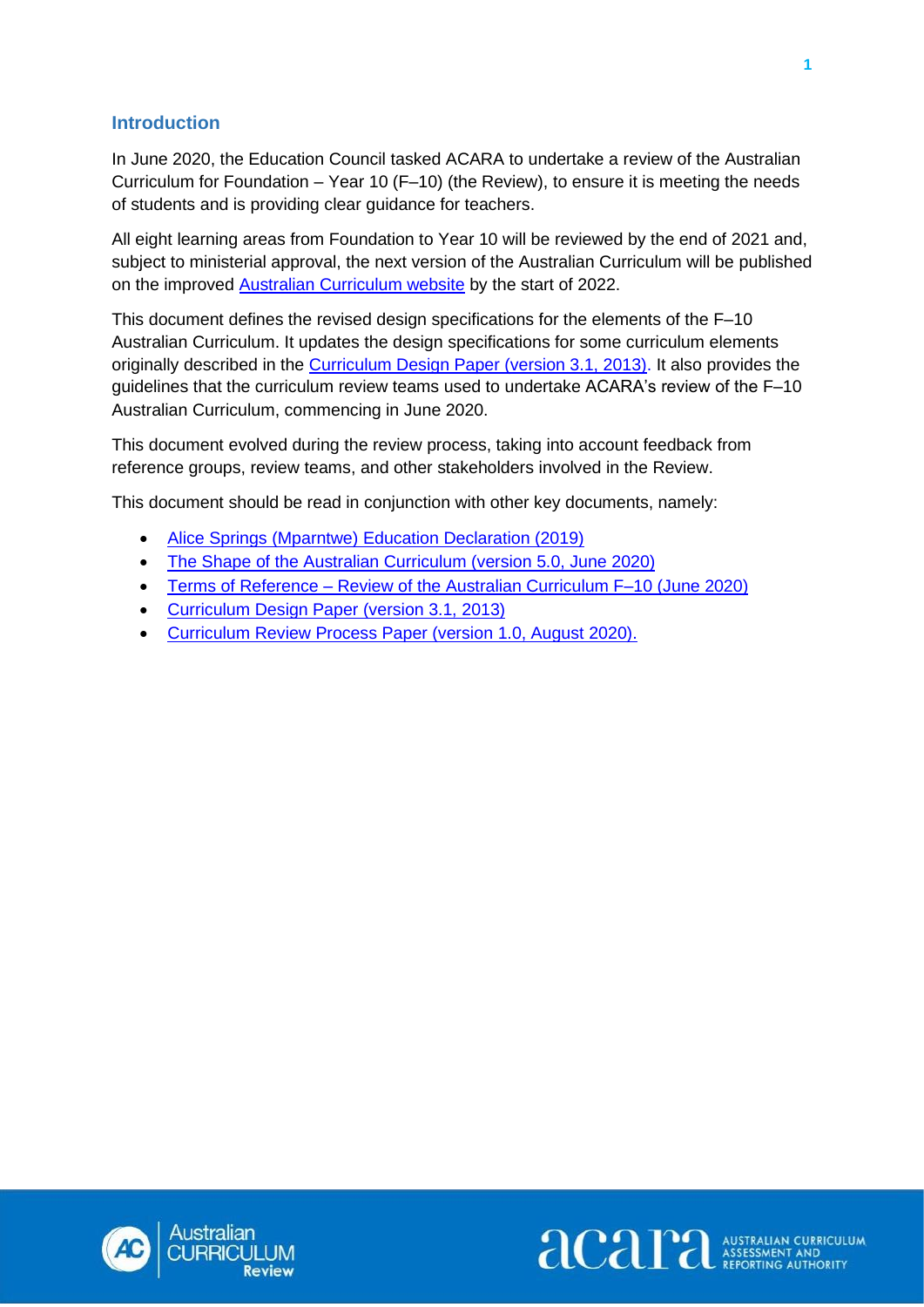## <span id="page-5-0"></span>**Design specifications and review guidelines for the introductory sections of the curriculum**

## **Background**

The F–10 Australian Curriculum comprises eight learning areas:

- 1. English
- 2. Mathematics
- 3. Science
- 4. Humanities and Social Sciences (HASS) (F–6/7 Humanities and Social Sciences, 7– 10 History, 7–10 Geography, 7–10 Civics and Citizenship, 7–10 Economics and Business)
- 5. The Arts (Dance, Drama, Media Arts, Music, Visual Arts)
- 6. Languages (Arabic, Auslan, Chinese, Framework for Aboriginal Languages and Torres Strait Islander Languages, Framework for Classical Languages, French, German, Hindi, Indonesian, Italian, Japanese, Korean, Modern Greek, Spanish, Turkish, Vietnamese)
- 7. Technologies (Design and Technologies, Digital Technologies)
- 8. Health and Physical Education.

The review of all eight learning areas will be completed by the end of 2021, noting that the 16 Languages subjects will be completed in stages, with Chinese, French, Italian and Japanese completed first, by the end of 2021, and the other languages completed by 2023.

The Australian Curriculum provides an introductory section for each learning area, including:

- Rationale
- Aims
- Organisation of the learning area
- Key connections
- Key considerations
- Glossary.

This section outlines the agreed design specifications for each of these elements of the Australian Curriculum and the guidelines curriculum review teams used to review and revise individual elements as necessary during the Review.

## <span id="page-5-1"></span>**Rationale**

#### *Design specifications*

A rationale clarifies the value and importance of each learning area, its distinctiveness, and how students will benefit from its study. A rationale introduces each F–10 learning area (7– 10 for Languages) and should be no more than 300 words.

Learning areas with more than one subject include a rationale for each subject in addition to the learning area rationale.



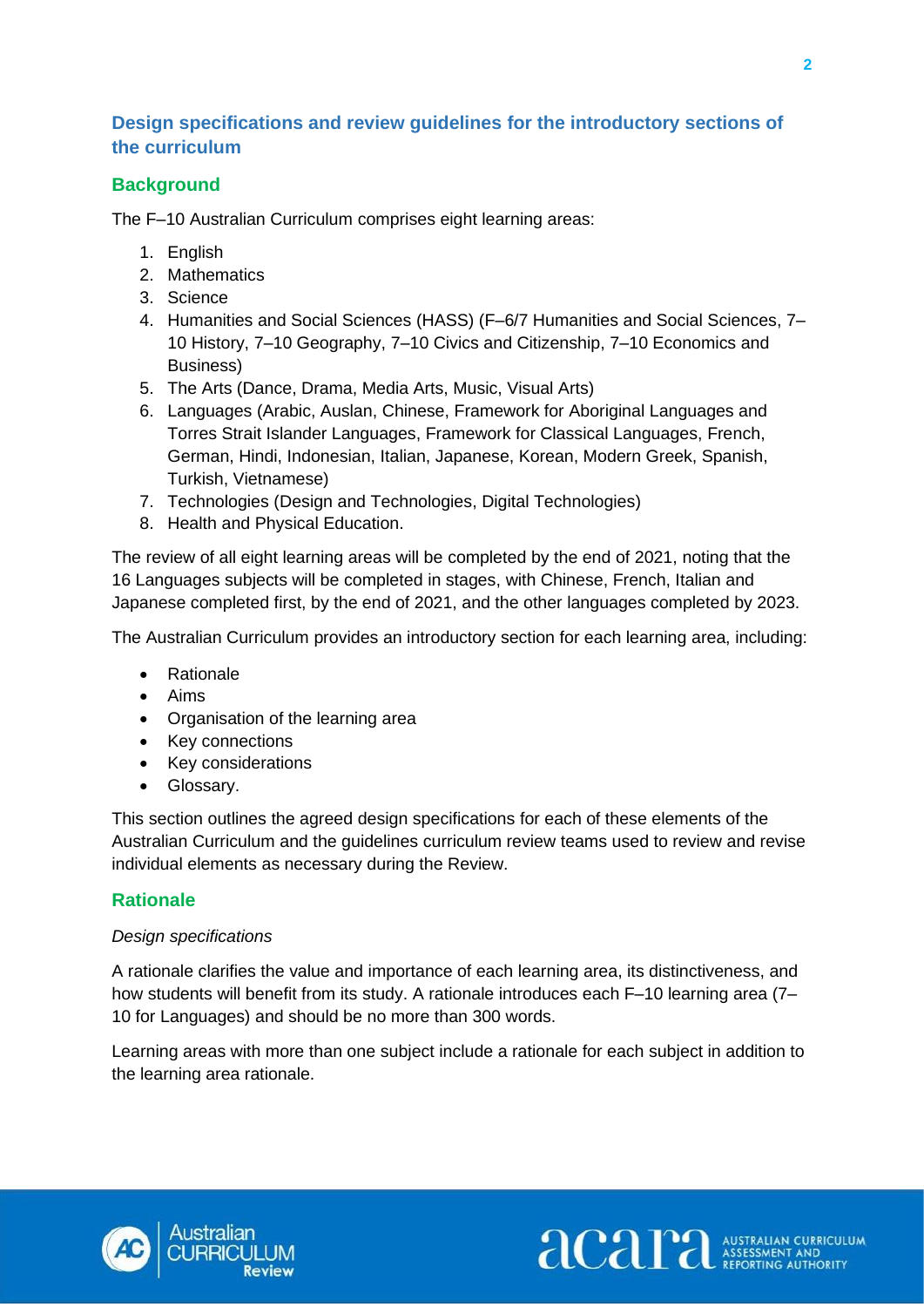#### *Guidelines for review*

- Review the existing rationale to check whether it still holds true as a statement of why the learning area/subject exists and how students will benefit from its study. In particular, review the alignment with identified core concepts.
- Ensure that, in learning areas with more than one subject, the subject rationale provides a subject-specific purpose statement to align with, rather than replicate, the learning area rationale.
- Take the opportunity to sharpen up rationales that exceed the 300 word limit.

## <span id="page-6-0"></span>**Aims**

## *Design specifications*

Aims identify the major learning that students demonstrate as a result of being taught the content in each learning area**.** 

The statement of aims for F–10 comprises a small number (4–6) of statements for the learning area. Learning areas with more than one subject include aims for each subject in addition to the learning area aims.

#### *Guidelines for review*

- Review the existing aims to check whether they require refinement. In particular, review the alignment with identified core concepts.
- Ensure that, in learning areas with more than one subject, the subject aims provide subject-specific aims to align with, rather than replicate, learning area aims.

## <span id="page-6-1"></span>**Organisation of the learning area**

This section outlines how the learning area is structured into strands and sub-strands and identifies the core concepts that underpin the learning area.

The organisation of each learning area varies to reflect specific needs and requirements, takes into account the sequence(s) of learning, and makes provision for flexible planning and programming.

## *Strands/sub-strands*

This section provides insight into the relationship between the strands, and between the strands and their sub-strands, where they exist.

#### *Design specifications*

Structural units are organised as 'strands' and 'sub-strands'. The largest structural unit is a strand. Strands may be divided into sub-strands.

Structural units in each learning area or subject are populated with 'content descriptions'.



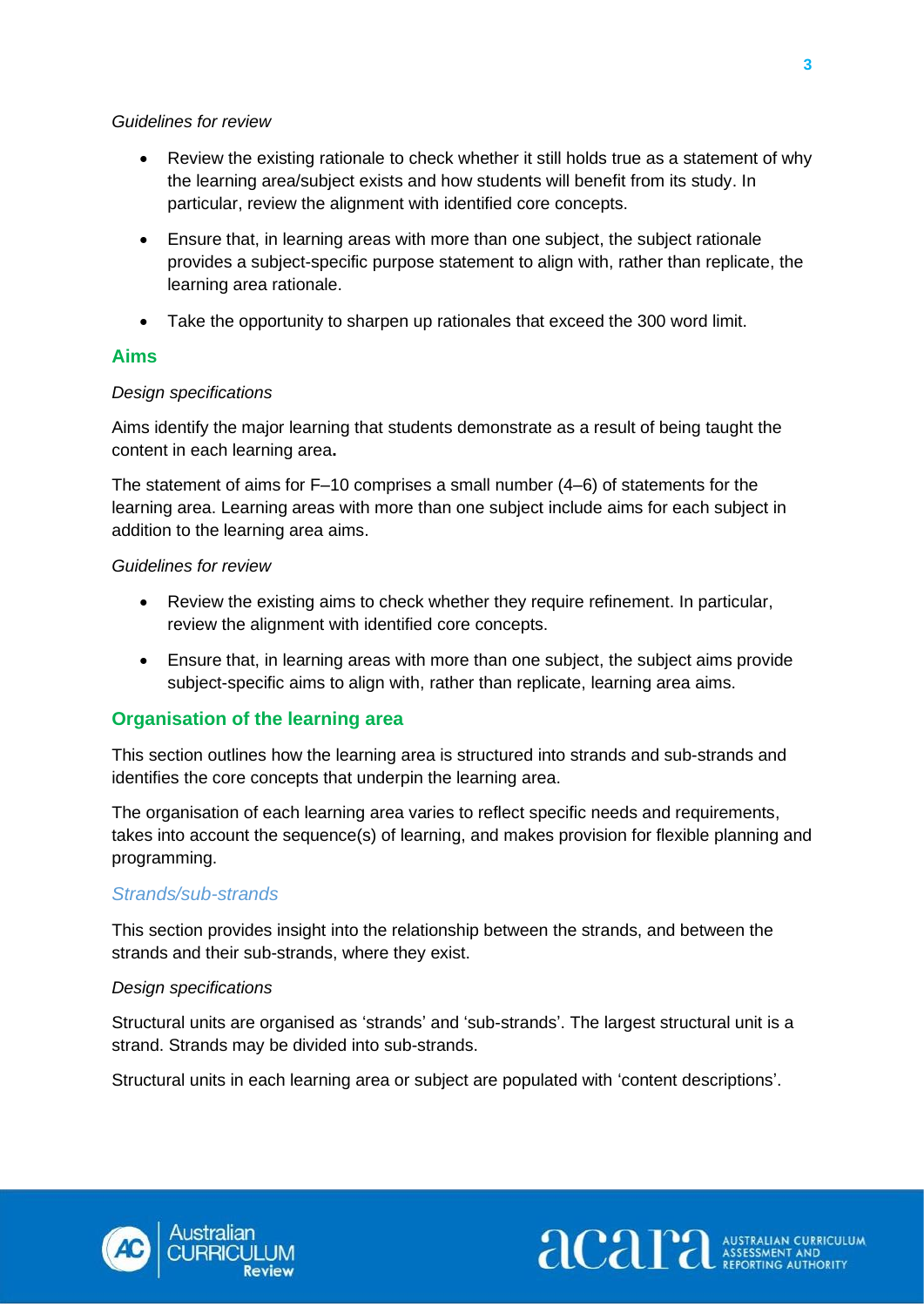#### *Guidelines for review*

- Check for consistency in the organisation of content across all learning areas/subjects with:
	- o strands as the largest and main content organiser
	- $\circ$  sub-strands as a subsequent organiser of content within each strand, where relevant.
- Review the organisation of the learning area to check whether:
	- $\circ$  the current strands and sub-strands adequately capture the key elements of the learning area and the connections between those elements, including the development of core concepts
	- $\circ$  the current strands and sub-strands need to be modified in order to reduce unnecessary duplication or repetition, and improve clarity, consistency and coherence of content
	- o there are opportunities to revise the learning area organisation for closer alignment to the organisation of other learning areas in F–6.

#### *Core concepts*

This section identifies the core concepts for each learning area and explains:

- how the concepts help define the key knowledge, understandings and skills that are central to the learning area
- how the concepts inform and/or help organise the content.

#### *Design specifications*

Core concepts are the big ideas, understandings, skills or processes that are central to a learning area or subject. They anchor a coherent curriculum and give clarity and direction about what matters. They also provide the basis for setting curriculum priorities to focus on the most meaningful content. Core concepts reflect expert understanding and help connect discrete knowledge and skills to a larger intellectual framework.

In the curriculum development process, core concepts help identify the essential content students should learn to develop a deep and increasingly sophisticated understanding of the learning area, across the years of schooling. Identifying core concepts ensures that the Review prioritises what is essential for students to learn in each learning area.

Core concepts provide a purpose and a way of determining the essential knowledge, skills and understandings to be included in the content descriptions and aligned in the achievement standard. They also help organise and link the content within the learning area.

Core concepts do not add another structural layer of the curriculum for teachers to understand. Content descriptions and achievement standards should remain the focus for teaching, learning, assessment and reporting.

#### *Guidelines for review*

• Identify core concepts in each learning area to help determine content that should remain, content that should be removed, de-emphasised or emphasised, and content that is missing.

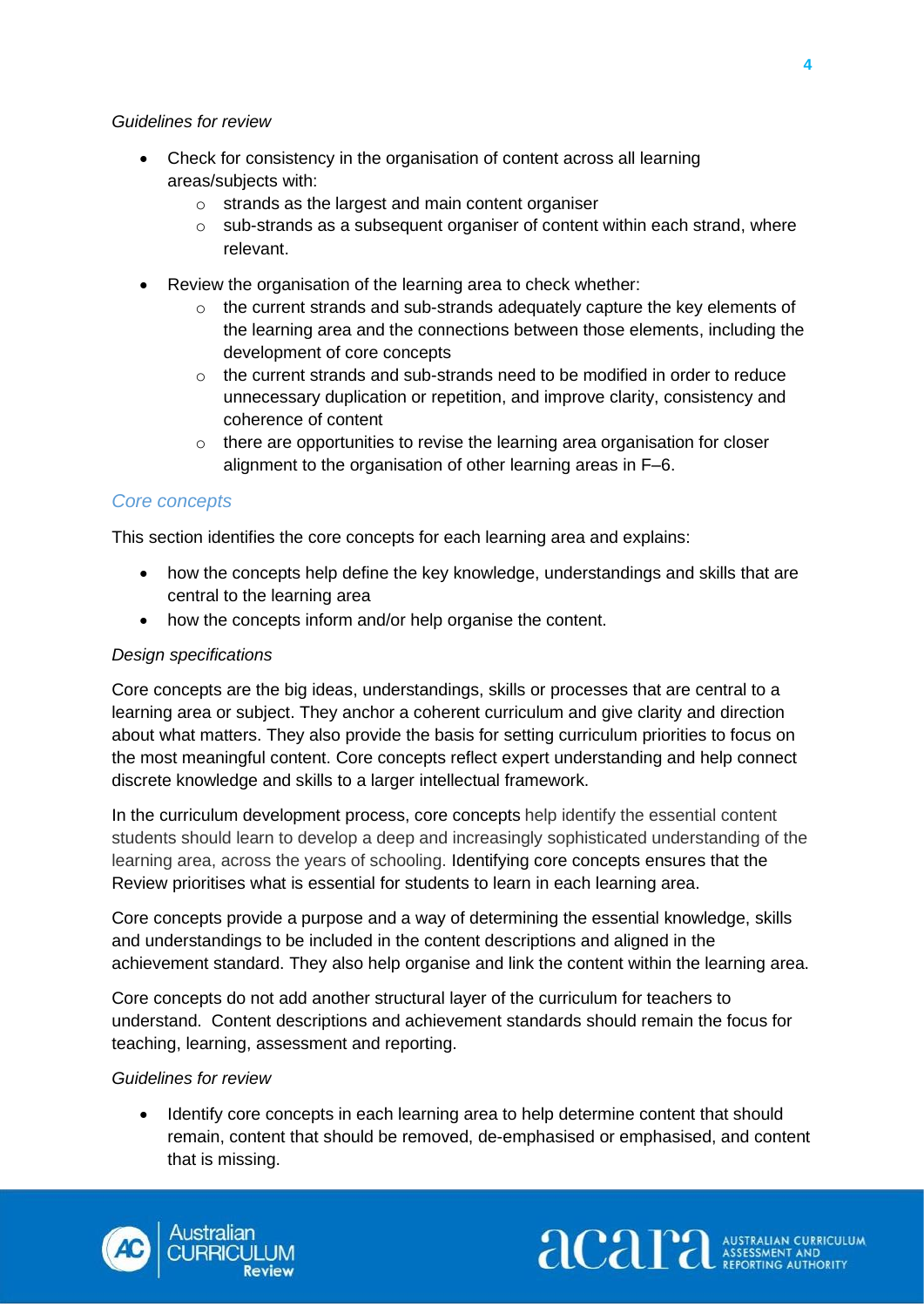• Refine structural elements and organisation of content to ensure greater internal coherence and logic to the development of deep understanding in the learning area.

Note: See guidelines for the review of content descriptions on page 9 for more detail about the role core concepts can play in this process.

#### <span id="page-8-0"></span>**Key connections**

This is a new section. It replaces the current separate information sheets on general capabilities in each learning area and the learning area specific advice provided for each of the cross-curriculum priorities in the priorities section of the website.

#### *Design specifications*

This section identifies the key relationship of the learning area to:

- general capabilities specifically highlight general capabilities that have a natural home in the learning area, where the relationship is authentic and fit-for-purpose
- cross-curriculum priorities specifically highlight cross-curriculum priorities that have a natural home in the learning area, where the relationship is authentic and fit-forpurpose
- important opportunities to connect with other learning area content.

#### *Guidelines for review*

For general capability connections:

- review and revise existing general capability statements to ensure they are explicit and clear
- identify the general capabilities that are authentic to the learning area and include a rationale and illustration that showcases opportunities where the general capabilities can be developed in learning area content
- differentiate between general capabilities integral to the learning area and general capabilities where the connection is more general; do not overclaim and try to cover every general capability in the same way.

For cross-curriculum priority connections:

- review and revise existing statements to ensure they are explicit and clear
- identify the cross-curriculum priorities that are authentic to the learning area and include a rationale and illustration
- identify cross-curriculum priorities that provide the most authentic and meaningful contexts to add depth and richness to learning area content.

For learning area connections:

• identify key opportunities to integrate and connect content with other learning areas and describe the nature of the relationship.

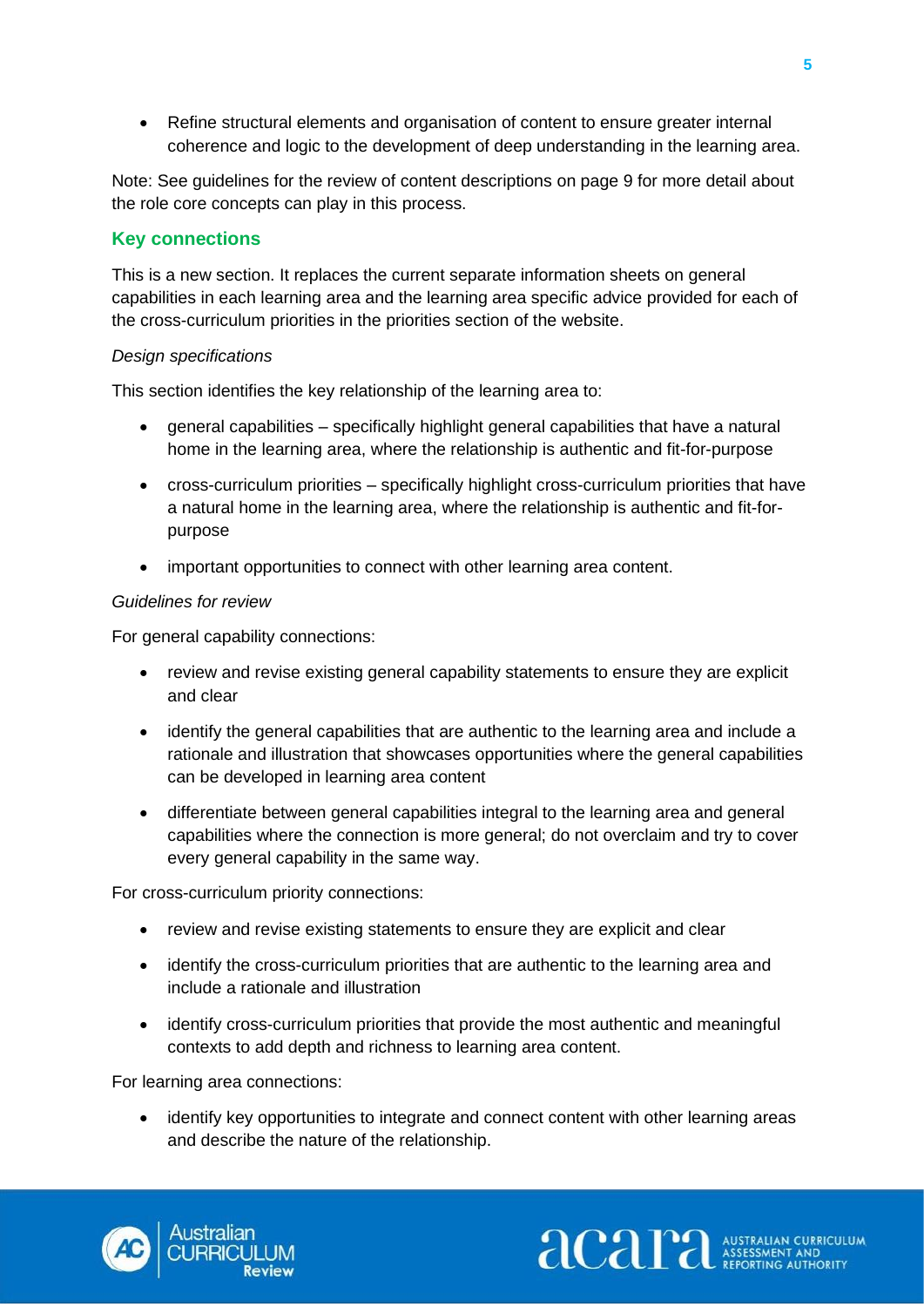## <span id="page-9-0"></span>**Key considerations**

This section provides important information, specific to the learning area, that will help teachers gain a deeper understanding of the learning area and support them to plan for teaching and learning. It replaces the current section called 'key ideas'.

#### *Design specifications*

Key considerations could include:

- additional information about key aspects that underpin the learning area, such as the proficiencies in Mathematics and the key propositions in Health and Physical Education
- statements about important safety advice when delivering the curriculum
- ethical considerations, including intellectual property guidelines
- recognition of jurisdictional guidelines and local contexts that should be considered when planning teaching and learning.

#### *Guidelines for review*

- Remove anything in the current 'key ideas' section that is related to core concepts; this is located in the organisation of the learning area section.
- Retain any important support material that is not provided elsewhere to help teachers to better understand the learning area; for example, information on texts in English, propositions in Health and Physical Education, safety considerations in Technologies and animal ethics in Science.



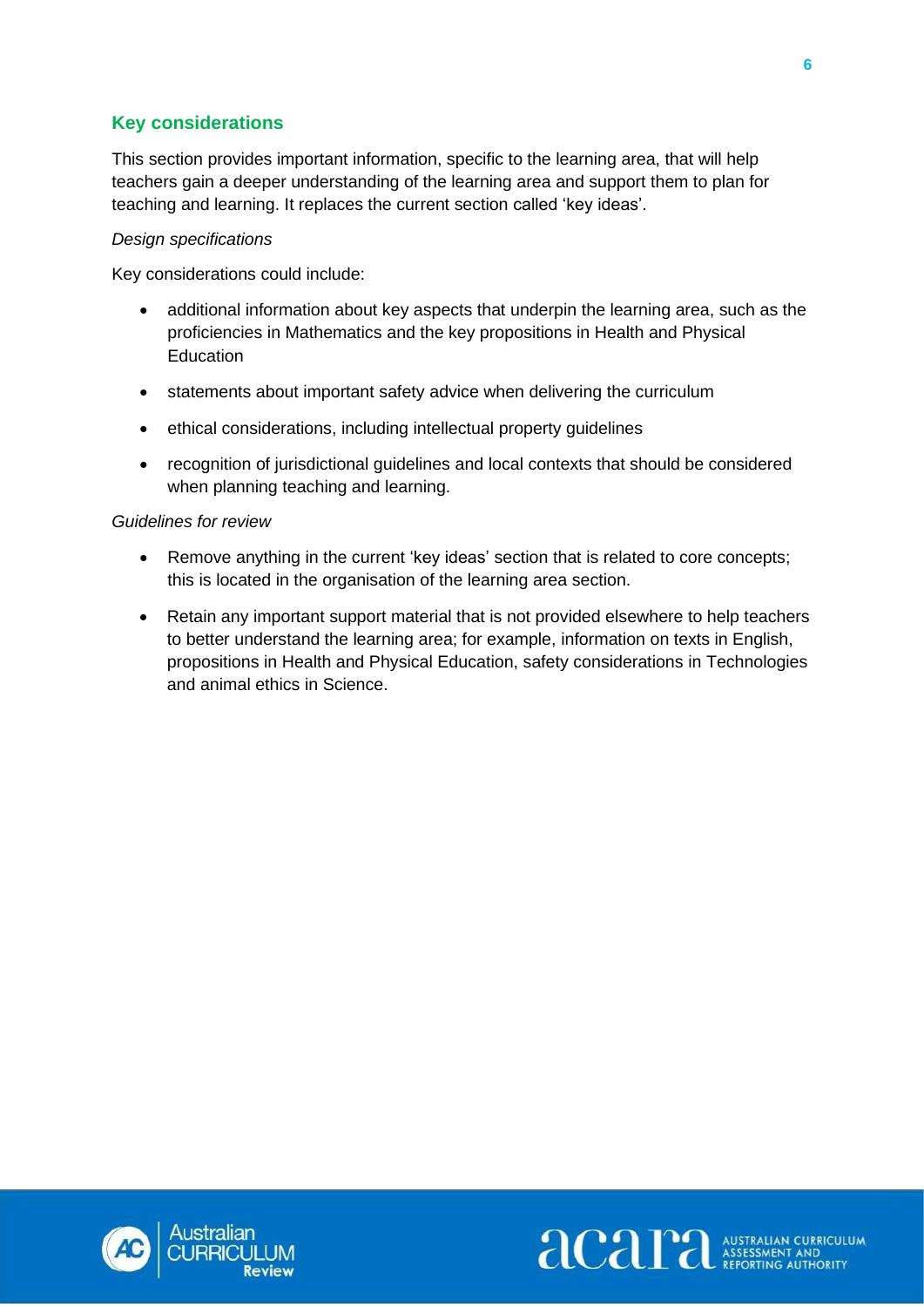## <span id="page-10-0"></span>**Design specifications and review guidelines for the curriculum content of the learning area**

## **Background**

Curriculum content for each learning area is presented in a sequence, by year or two-year bands, that guides teaching and learning. The key elements of that content for each learning area are:

- year/band level descriptions
- achievement standards
- content descriptions
- content elaborations.

This section outlines the agreed design specifications for each of these elements of the Australian Curriculum and the guidelines that curriculum review teams used to review and revise each section as necessary during the Review.

#### <span id="page-10-1"></span>**Year/band level descriptions**

#### *Design specifications*

Year/band level descriptions provide an overview statement or narrative about the learning students experience at the year/band level. They highlight connections between the content in the year/band level and describe the place of the year/band level content in the broader scope and sequence of the learning area.

Depending on the learning area, the year/band level description can also assist in highlighting at the specific year/band level:

- the interrelationship of the strands and/or sub-strands
- core concepts of most relevance and their relationship to the content
- specific opportunities and contexts students should experience in the learning area/subject
- content decisions that teachers can make
- key opportunities to connect to other learning areas.

#### *Guidelines for review*

Year/band level descriptions vary in their presentation across learning areas, however, they should:

- have internal coherence, logic and consistency in their presentation across the year/band levels within the learning area/subject
- be specific to the year/band level; not repeat generic statements about the organisation and key considerations of the learning area that already appear in the introductory sections of the curriculum.

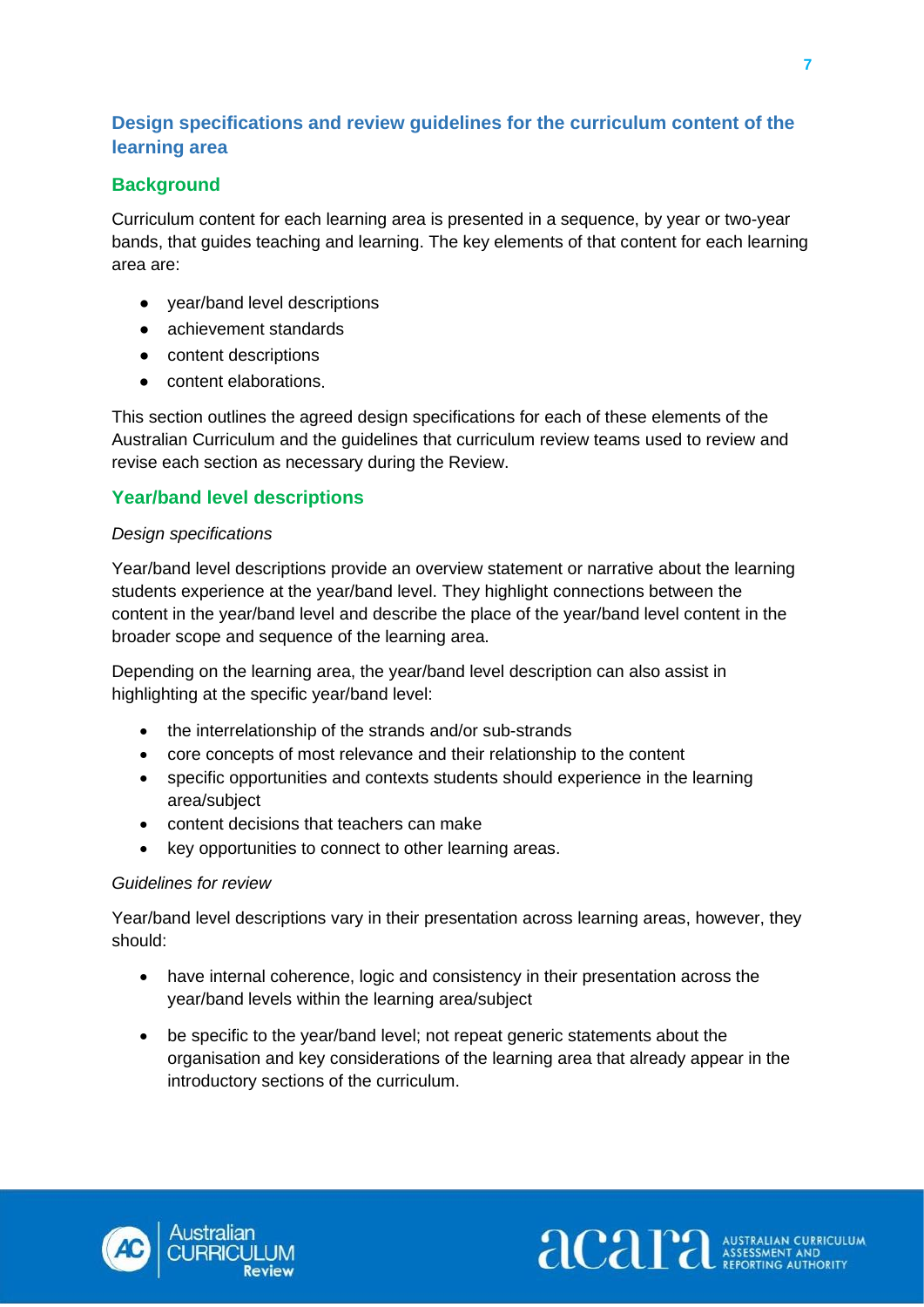## <span id="page-11-0"></span>**Achievement standards**

#### *Design specifications*

Achievement standards describe the expected quality or standard of learning students should typically demonstrate by the end of the year/band level. They describe what students are typically able to know, understand and do as they progress through the years of schooling.

The achievement standard at each year/band level aligns with the essential content that teachers are expected to teach, and students are expected to learn, as described in the content descriptions.

The content descriptions and achievements standards are not independent; they should be read together.

Achievement standards:

- describe the expected quality of the learning required by the content descriptions by the end of the year/band
- emphasise the increasing depth of conceptual understanding and sophistication of skills required by the content descriptions across the years/bands
- do not repeat the content descriptions; the achievements standards should be read in context, and with the knowledge of, what is to be taught in that year/band
- comply with the following writing specifications:
	- o use the stem '*By the end of Year X students* ...' and follow with a verb
	- o write to a length that indicates the relative amount of content that is to be taught in that year/band
	- o present in one or more paragraphs when appropriate, as long as there is internal coherence that matches the structure of the learning area/subject and consistency in presentation across year/band levels
	- o avoid the use of examples
	- o use direct language and remove unnecessary words like 'is able to'
	- o do not use dot points or headings
- accompany portfolios of annotated student work samples to provide teachers with support material that illustrates the achievement standard.

#### *Guidelines for review*

Achievement standards should be reviewed concurrently and in alignment with the review of the content descriptions.



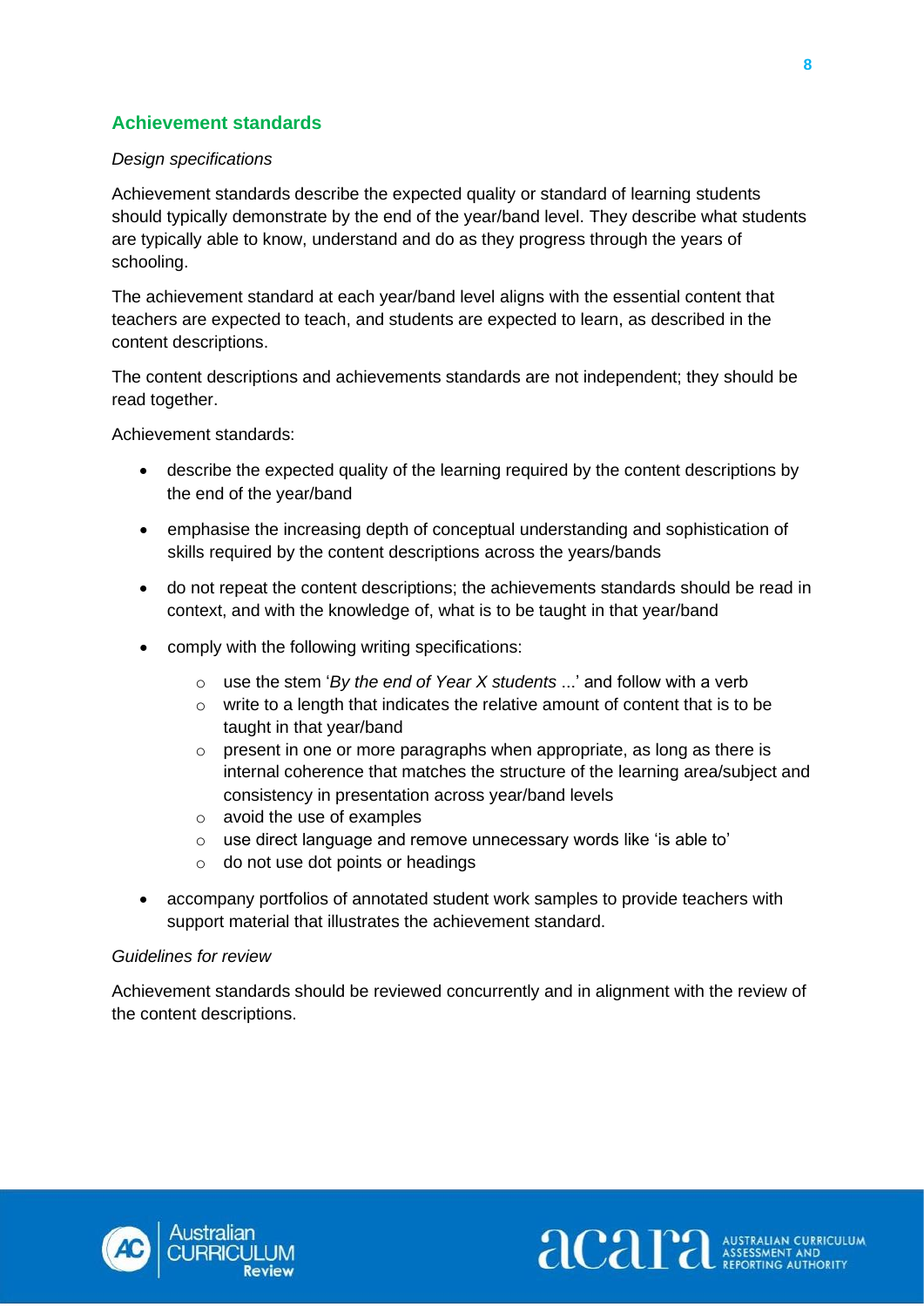| Review terms of reference <sup>1</sup>                                                                                | <b>Guidelines for review</b>                                                                                                                                                                                                  |
|-----------------------------------------------------------------------------------------------------------------------|-------------------------------------------------------------------------------------------------------------------------------------------------------------------------------------------------------------------------------|
| Improve the quality of<br>achievement standards to<br>ensure the description of what<br>students know, understand and | Check the achievement standard can be demonstrated<br>in evidence and performances of student learning; look<br>at the content description and ask, "How would you<br>know if the student learnt that content?"               |
| can do:                                                                                                               | Ensure that the achievement standards:                                                                                                                                                                                        |
| is central to the<br>achievement standard<br>aligns with the essential<br>content students are                        | align with the essential knowledge,<br>understanding and skills as described in the<br>content descriptions                                                                                                                   |
| expected to be taught as<br>described in the content<br>descriptions                                                  | provide a clear indication of the expected<br>quality of what students should typically know,<br>understand and do.                                                                                                           |
| Strengthen the cognitive                                                                                              | Check that:                                                                                                                                                                                                                   |
| alignment between achievement<br>standards and content<br>descriptions across learning<br>areas by:                   | the achievement standards reflect evidence of<br>$\bullet$<br>student learning as described in the research,<br>or evidenced in existing work samples                                                                         |
| drawing on existing<br>evidence from assessment<br>and validated work sample<br>programs across the<br>jurisdictions  | the cognitive demand of the achievement<br>$\bullet$<br>standard matches the required content and the<br>conceptual readiness of students at the<br>year/band level, and is consistent across the<br>year/band levels         |
| considering new evidence<br>or research into student<br>learning pathways                                             | the achievement standards represent a<br>$\bullet$<br>developmental progression from the previous<br>year/band.                                                                                                               |
|                                                                                                                       | It should be noted that the alignment of cognitive<br>demand is also about the relationship between the<br>conceptual complexity of the content and the<br>application of the verb being used in the achievement<br>standard. |
| Improve the consistency and                                                                                           | Ensure that the achievement standards:                                                                                                                                                                                        |
| clarity of language used in the<br>achievement standards across<br>all learning areas                                 | are clear and coherent statements for teachers<br>as to the expected quality of the learning<br>required by the content descriptions                                                                                          |
|                                                                                                                       | use language that is consistent across<br>٠<br>year/band levels and learning areas, where<br>possible                                                                                                                         |
|                                                                                                                       | do not repeat the content descriptions; the<br>$\bullet$<br>achievement standards should be read in the<br>context, and with the knowledge of, what is to<br>be taught in that year/band.                                     |

<sup>1</sup> Australian Curriculum, Assessment and Reporting Authority (ACARA), 2020, *Terms of reference: Review of the Australian Curriculum F–10*, pp. 3–4.

**acaritralian CURRICULUM** 

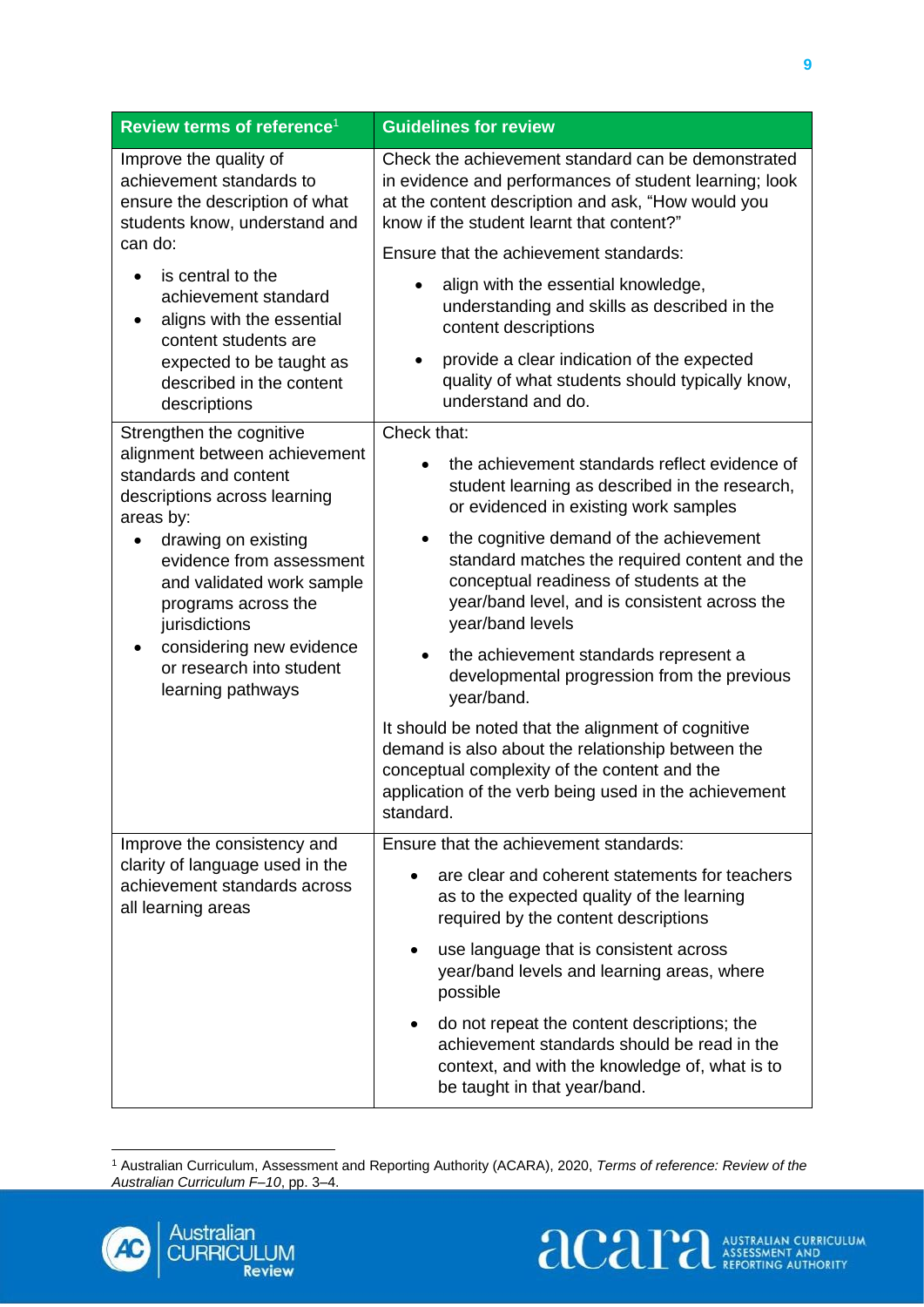## <span id="page-13-0"></span>**Content descriptions**

#### *Design specifications*

Content descriptions specify the essential knowledge, understanding and skills that young people are expected to learn, and teachers are expected to teach, across the years of schooling in each learning area or subject. They present a scope and sequence of essential content across the years of schooling.

Content descriptions:

- are underpinned by the core concepts of the learning area
- provide the basis for the quality of learning described in the achievement standards
- ensure that learning is appropriately ordered and clear to teachers
- are designed so that the content can be covered comfortably in the indicative time and facilitate depth rather than breadth of learning
- are arranged by stands and/or sub-strands
- should not rely on the content elaborations to make it clear to teachers what students should be learning
- comply with the following writing specifications:
	- o use the stem '*Students will learn to/about* …' Note that the use of 'learn to' or 'learn about' may differ across strands in a learning area, as long as an internal coherence is maintained for each strand to remain consistent in its presentation across year/band levels
	- o ensure consistency and clarity of language across the year/band
	- o avoid unnecessary ambiguity
	- o avoid unnecessary repetition of content in other learning areas
	- o write in plain English; recognise that learning area-specific terms are important to use to develop student metalanguage and ensure, where possible, that key language terms hold a shared meaning across learning areas
- are accompanied by content elaborations to provide teachers with optional support material that illustrates and suggests ways to approach learning area/subject content.

#### *Guidelines for review*

| Review terms of reference <sup>2</sup>                             | <b>Guidelines for review</b>                                                                                                                                      |
|--------------------------------------------------------------------|-------------------------------------------------------------------------------------------------------------------------------------------------------------------|
| Improve the quality of content descriptions:                       |                                                                                                                                                                   |
| remove ambiguity and<br>ensure the meaning is<br>clear to teachers | Ensure the content descriptions:<br>are written in clear and unambiguous language<br>$\bullet$<br>reflect the organising strand or sub-strand intent<br>$\bullet$ |

<sup>2</sup> Australian Curriculum, Assessment and Reporting Authority (ACARA), June 2020, *Terms of reference: Review of the Australian Curriculum F–10*, p. 3.



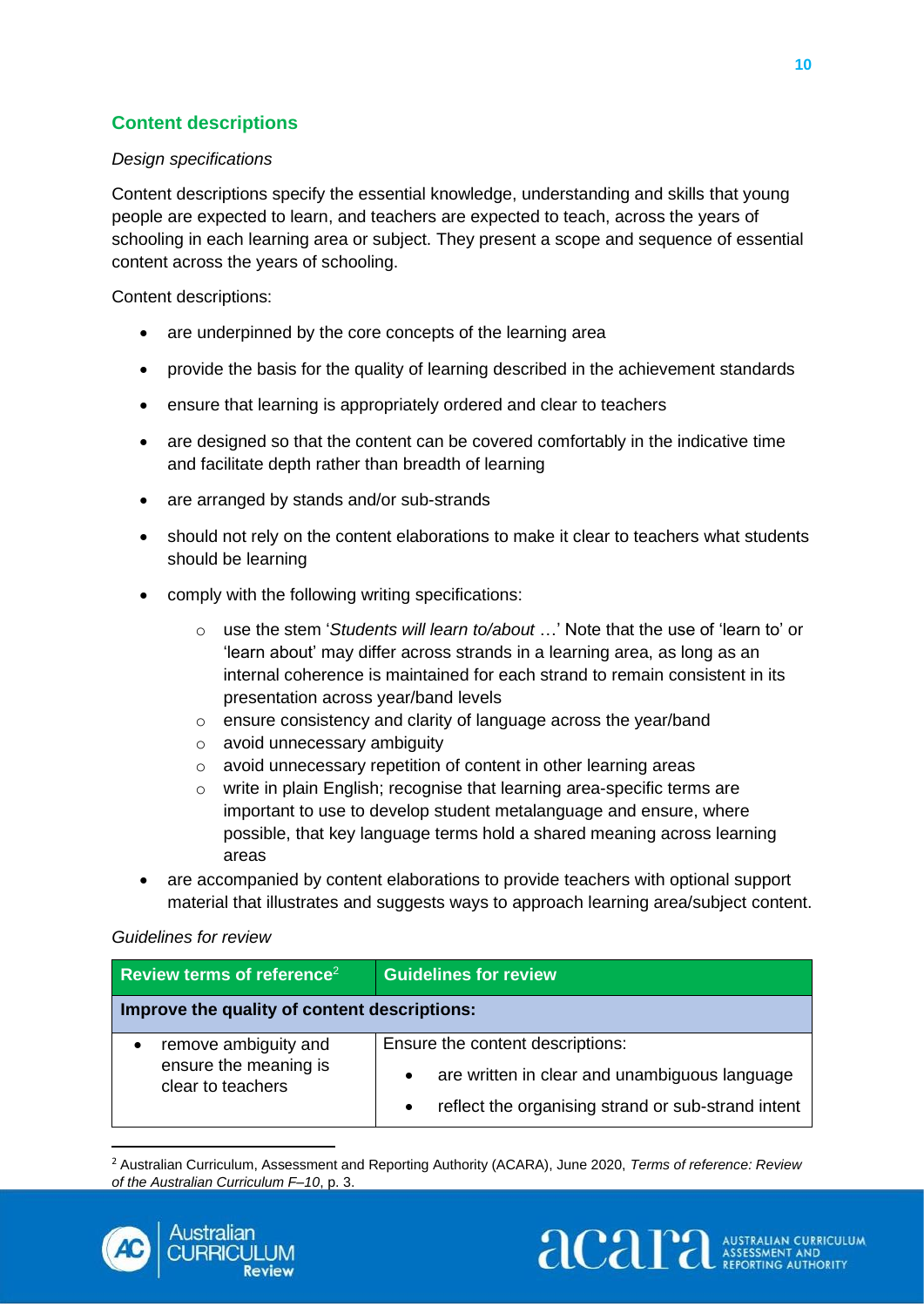| Review terms of reference <sup>2</sup>                                                               | <b>Guidelines for review</b>                                                                                                                                                                                                       |  |
|------------------------------------------------------------------------------------------------------|------------------------------------------------------------------------------------------------------------------------------------------------------------------------------------------------------------------------------------|--|
|                                                                                                      | stand alone and do not rely on the content<br>$\bullet$<br>elaborations to make sense of what students<br>need to learn                                                                                                            |  |
|                                                                                                      | make authentic references to the general<br>capabilities or cross-curriculum priorities only<br>where appropriate and fit-for-purpose.                                                                                             |  |
| remove unnecessary<br>duplication and repetition                                                     | Identify any content duplication or repetition within and<br>across learning areas/subjects, and:                                                                                                                                  |  |
| within the learning area<br>and across learning areas                                                | agree on best fit to limit repetition; identify the<br>best fit 'home' learning area and do not repeat<br>content in the other learning area/s                                                                                     |  |
|                                                                                                      | only retain content in a second learning area<br>where the content intention is different.                                                                                                                                         |  |
| ensure consistency and                                                                               | Ensure the content descriptions:                                                                                                                                                                                                   |  |
| clarity of language across<br>each year level and across<br>all learning areas                       | are clear and coherent statements for teachers<br>as to what should be taught                                                                                                                                                      |  |
|                                                                                                      | use language that is consistent across<br>$\bullet$<br>year/band levels and learning areas, where<br>possible.                                                                                                                     |  |
| align the cognitive and<br>performance demand of                                                     | Check:                                                                                                                                                                                                                             |  |
| content descriptions within<br>and across learning areas<br>and year levels                          | that the cognitive and performance demand of<br>the content descriptions align across the<br>year/band levels within the learning area                                                                                             |  |
|                                                                                                      | the relationship between the rigour demanded<br>by the content description and the expected<br>quality in the achievement standard.                                                                                                |  |
| reflect new evidence and<br>research developments in<br>the learning area                            | Determine the need for new, revised or reordered<br>content to address gaps, reflect current priorities or<br>align with research insights and assessment evidence<br>on student learning.                                         |  |
|                                                                                                      | Ensure any additional content is essential for students<br>to learn and aligns with the core concepts of the<br>learning area.                                                                                                     |  |
| Reduce the amount of curriculum content across the F-10 Australian Curriculum:                       |                                                                                                                                                                                                                                    |  |
| identify 'core concepts' of<br>the learning area or<br>subject to:                                   | Define core concepts for the learning area/subject;<br>draw on existing concepts, recent research and other<br>curriculum models.                                                                                                  |  |
| prioritise what is<br>$\circ$<br>essential for students<br>to learn in each<br>learning area/subject | Map the current Australian Curriculum content of the<br>learning area to agreed core concepts to identify gaps,<br>refine concepts, and flag content that does not map to<br>any agreed concepts within the learning area/subject. |  |



**acaritralian CURRICULUM**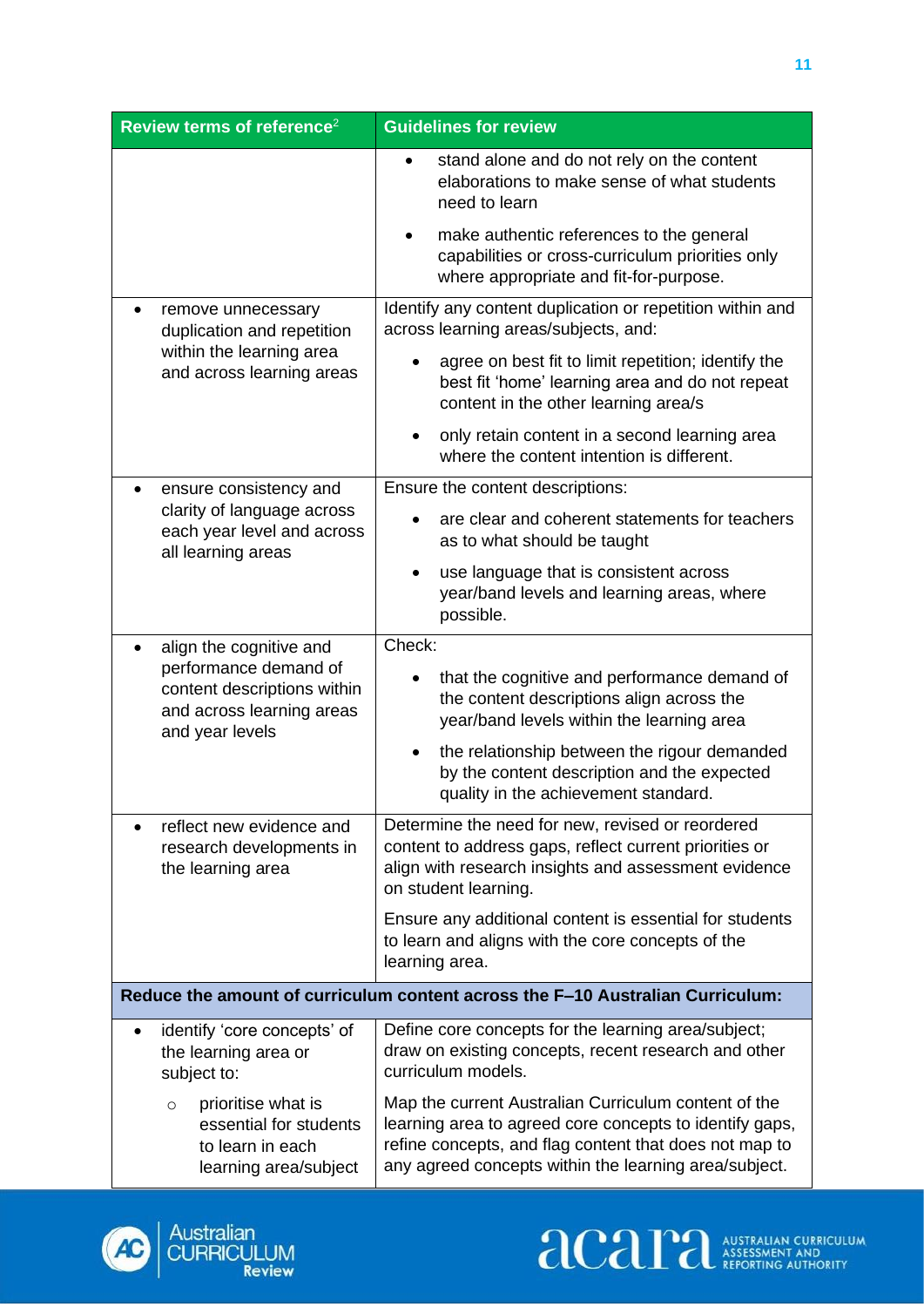| Review terms of reference <sup>2</sup>                                                                                                                           | <b>Guidelines for review</b>                                                                                                                                                                                                                                                                                                                                                                                         |
|------------------------------------------------------------------------------------------------------------------------------------------------------------------|----------------------------------------------------------------------------------------------------------------------------------------------------------------------------------------------------------------------------------------------------------------------------------------------------------------------------------------------------------------------------------------------------------------------|
| provide opportunities<br>$\circ$<br>for students to<br>transfer and apply<br>their increasingly<br>deep understandings<br>to a variety of<br>meaningful contexts | Determine if the content will be:<br>retained as is or revised because it is fit-for-<br>$\bullet$<br>purpose, central to building core concepts,<br>and/or culturally, historically or politically<br>significant, e.g. aligned to cross-curriculum<br>priorities                                                                                                                                                   |
|                                                                                                                                                                  | emphasised because it has become more<br>$\bullet$<br>essential for life and work and is crucial in<br>building core concepts in a meaningful way                                                                                                                                                                                                                                                                    |
|                                                                                                                                                                  | de-emphasised because it has become less<br>$\bullet$<br>essential for life and work, is over emphasised<br>in the curriculum, or is not a significant step in<br>the progression of learning                                                                                                                                                                                                                        |
|                                                                                                                                                                  | removed because it belongs/is a better natural<br>$\bullet$<br>fit in the content of another learning area, is not<br>essential for building conceptual understanding,<br>is really an elaboration for other content, is<br>unnecessarily repetitious of other identified<br>content, and/or is of a lower priority in terms of<br>the overall amount of content that is able to be<br>taught in the time available. |
| focus on the Foundation to<br>$\bullet$<br>Year 6 curriculum to                                                                                                  | Review and refine aspects of the F-6 year/band<br>structure that are currently inconsistent, including:                                                                                                                                                                                                                                                                                                              |
| improve manageability,<br>coherence and alignment<br>of content descriptions<br>across the learning areas<br>in the primary years                                | write content for Foundation level in The Arts,<br>Technologies and Languages.                                                                                                                                                                                                                                                                                                                                       |
|                                                                                                                                                                  | Make decisions about removing overlap and<br>duplication of content across F-6 using the following<br>principles:                                                                                                                                                                                                                                                                                                    |
|                                                                                                                                                                  | content should not be duplicated across<br>learning areas except where necessary or<br>intentional                                                                                                                                                                                                                                                                                                                   |
|                                                                                                                                                                  | content should align across learning areas at a<br>$\bullet$<br>given year/band level, where appropriate                                                                                                                                                                                                                                                                                                             |
|                                                                                                                                                                  | skills developed in one learning area can be<br>$\bullet$<br>applied in the contexts of other learning areas                                                                                                                                                                                                                                                                                                         |
|                                                                                                                                                                  | where possible, key language terms should<br>٠<br>hold a shared meaning across learning areas                                                                                                                                                                                                                                                                                                                        |
|                                                                                                                                                                  | learning area-specific terms are important to<br>use to develop student metalanguage.                                                                                                                                                                                                                                                                                                                                |
|                                                                                                                                                                  | Review the demands of the Foundation year across all<br>learning areas based on the priorities for learning in the                                                                                                                                                                                                                                                                                                   |



Australian<br>CURRICULUM<br>Review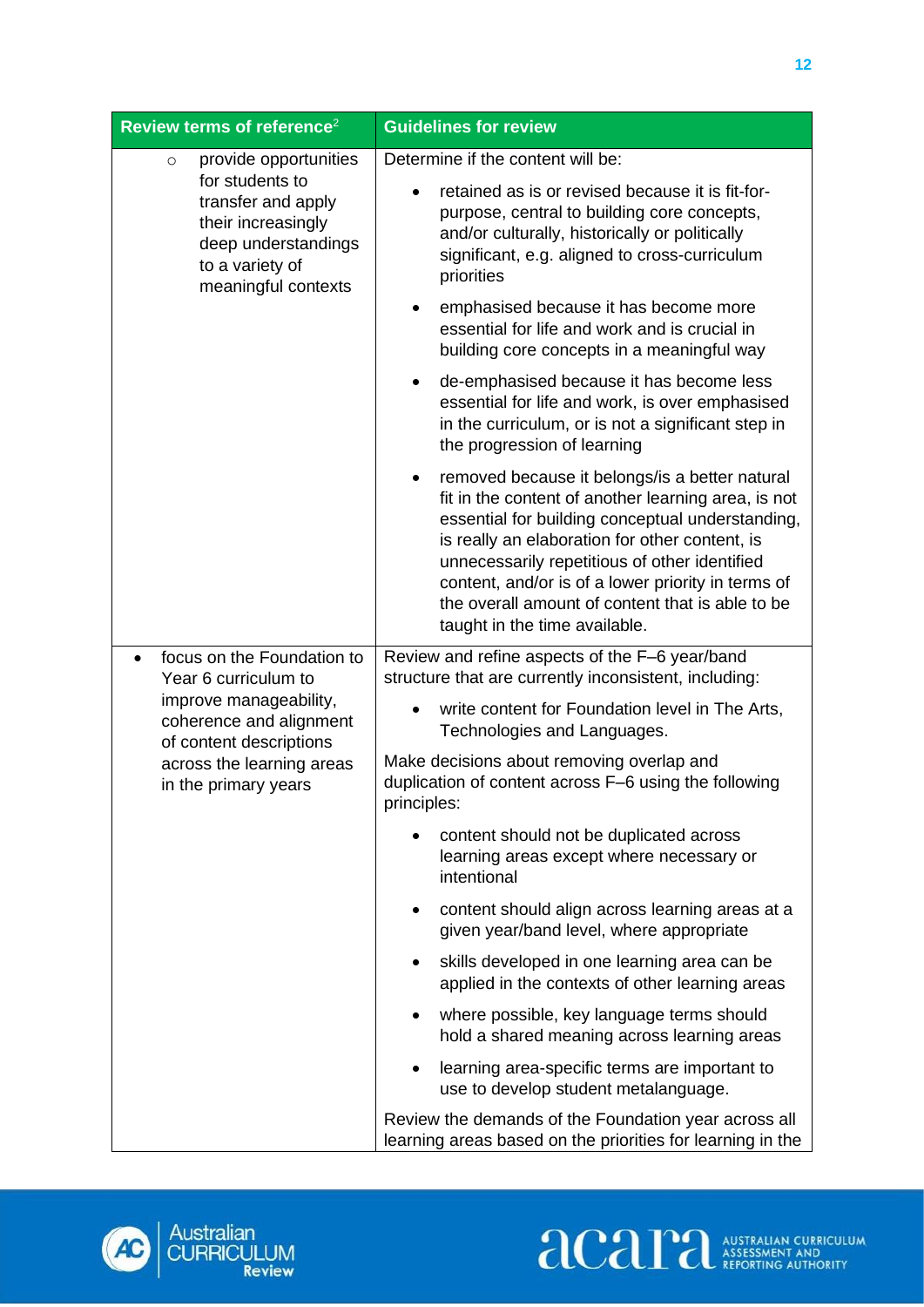| Review terms of reference <sup>2</sup> | <b>Guidelines for review</b>                                                                              |
|----------------------------------------|-----------------------------------------------------------------------------------------------------------|
|                                        | early years to ensure content in Foundation builds on<br>the Early Years Learning Framework.              |
|                                        | Refer to the core concepts in each learning area to<br>help identify opportunities for greater alignment. |

## <span id="page-16-0"></span>**Content elaborations**

#### *Design specifications*

Content elaborations accompany content descriptions and are optional elements of the Australian Curriculum. They are not intended to be indicators of achievement or a set of complete or comprehensive content points that all students need to be taught.

Content elaborations are support material only and provide teachers with suggestions and illustrations of ways to approach the learning area content. They also illustrate authentic ways to develop the general capabilities through the learning area content and to add richness to the learning area content through the context of the cross-curriculum priorities.

Content elaborations:

- illustrate and exemplify content descriptions with a diverse but manageable range of examples for ways to teach the content descriptions
- provide authentic and meaningful opportunities to develop a general capability (where they exist because they connect to a general capability)
- provide authentic and meaningful contexts from a cross-curriculum priority to add depth and richness to the learning area content (where they exist because they connect to a cross-curriculum priority)
- comply with the following writing specifications:
	- o use the stem '*This may involve students* …' and follow with a verb in the present continuous tense (for example, identifying, exploring, describing)
	- o are written in plain English.

#### *Guidelines for review*

| <b>Review terms of reference</b> $3$ | <b>Guidelines for review</b>                      |
|--------------------------------------|---------------------------------------------------|
| Reduce the number of content         | Ensure that:                                      |
| elaborations by removing             | there is no unnecessary duplication or repetition |
| unnecessary repetition and           | $\bullet$                                         |
| duplication with the content         | across the content elaborations, or between the   |
| descriptions                         | content elaboration and the content descriptions  |



<sup>3</sup> Australian Curriculum, Assessment and Reporting Authority (ACARA), June 2020, *Terms of reference: Review of the Australian Curriculum F–10*, p. 4.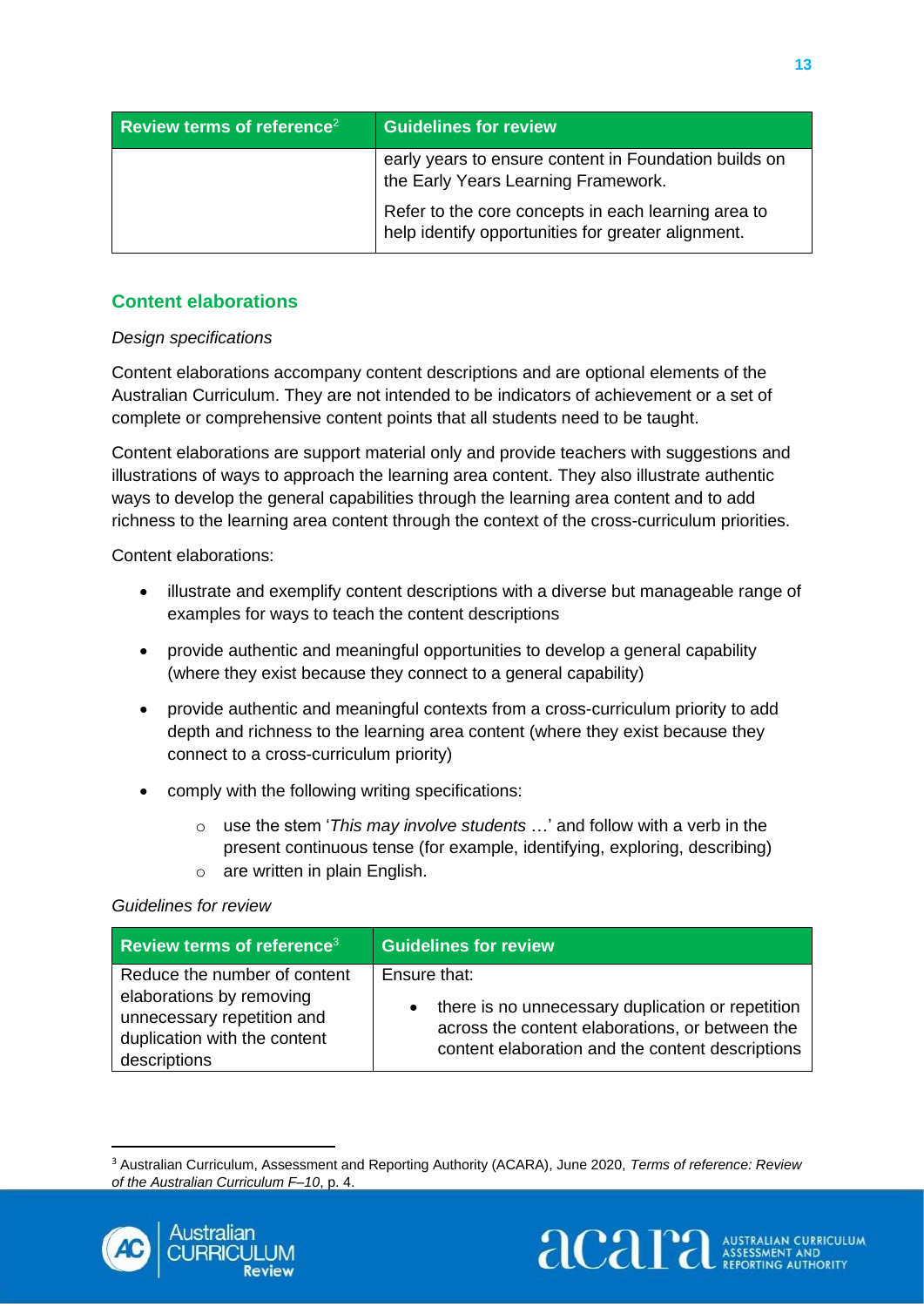| Review terms of reference <sup>3</sup>                                                                                                                                                                                 | <b>Guidelines for review</b>                                                                                                                                                                                                                                                                                                 |
|------------------------------------------------------------------------------------------------------------------------------------------------------------------------------------------------------------------------|------------------------------------------------------------------------------------------------------------------------------------------------------------------------------------------------------------------------------------------------------------------------------------------------------------------------------|
| Improve the quality of content<br>elaborations ensuring they are<br>fit for purpose                                                                                                                                    | the content elaborations provide illustrations<br>$\bullet$<br>and suggestions of how to program and teach<br>the content rather than repeat the content                                                                                                                                                                     |
| Improve the quality of content<br>elaborations by only embedding<br>the general capabilities and<br>cross-curriculum priorities<br>explicitly in content elaborations<br>where it is most authentic to do<br><b>SO</b> | description. Consider using the metalanguage<br>of the content description to write the<br>elaboration; this may help with clarity and<br>connection                                                                                                                                                                         |
|                                                                                                                                                                                                                        | the content elaborations reflect the general<br>capabilities and cross-curriculum priorities in<br>learning areas only where it is authentic to do so<br>and fit-for-purpose, where it is seen as a 'natural<br>home'                                                                                                        |
|                                                                                                                                                                                                                        | the link to the general capability and cross-<br>$\bullet$<br>curriculum priority in the elaboration is clear and<br>unambiguous; it should illustrate and be clear as<br>to the opportunity to enrich the learning area<br>content through a focus on the general<br>capability or cross-curriculum priority<br>opportunity |
|                                                                                                                                                                                                                        | a content elaboration is specific to a cross-<br>curriculum priority or general capability, where<br>possible.                                                                                                                                                                                                               |

## <span id="page-17-0"></span>**Glossary**

#### *Design specifications*

The glossary provides a clear explanation of the key terms and concepts used in the Australian Curriculum. It supports teachers to develop a consistent understanding of the curriculum. A glossary is provided for each learning area/subject, general capability and cross-curriculum priority.

The glossary entry for each key term or concept includes:

- A clear and brief definition or explanation of the key term or concept. This is preferably one sentence. A diagram or illustration can be used, if applicable.
- An example or support sentence, if required, to give clarity. This is preferably one sentence.

The key terms or concepts used in the year/band level descriptions and in the content descriptions are glossed. Key terms or concepts in the achievement standards are not glossed. New terms or concepts should not appear in the achievement standard if they have not been used in the content descriptions. The verbs (or command terms) in the achievement standards are not glossed.



**accuration** ASSESSMENT AND

**14**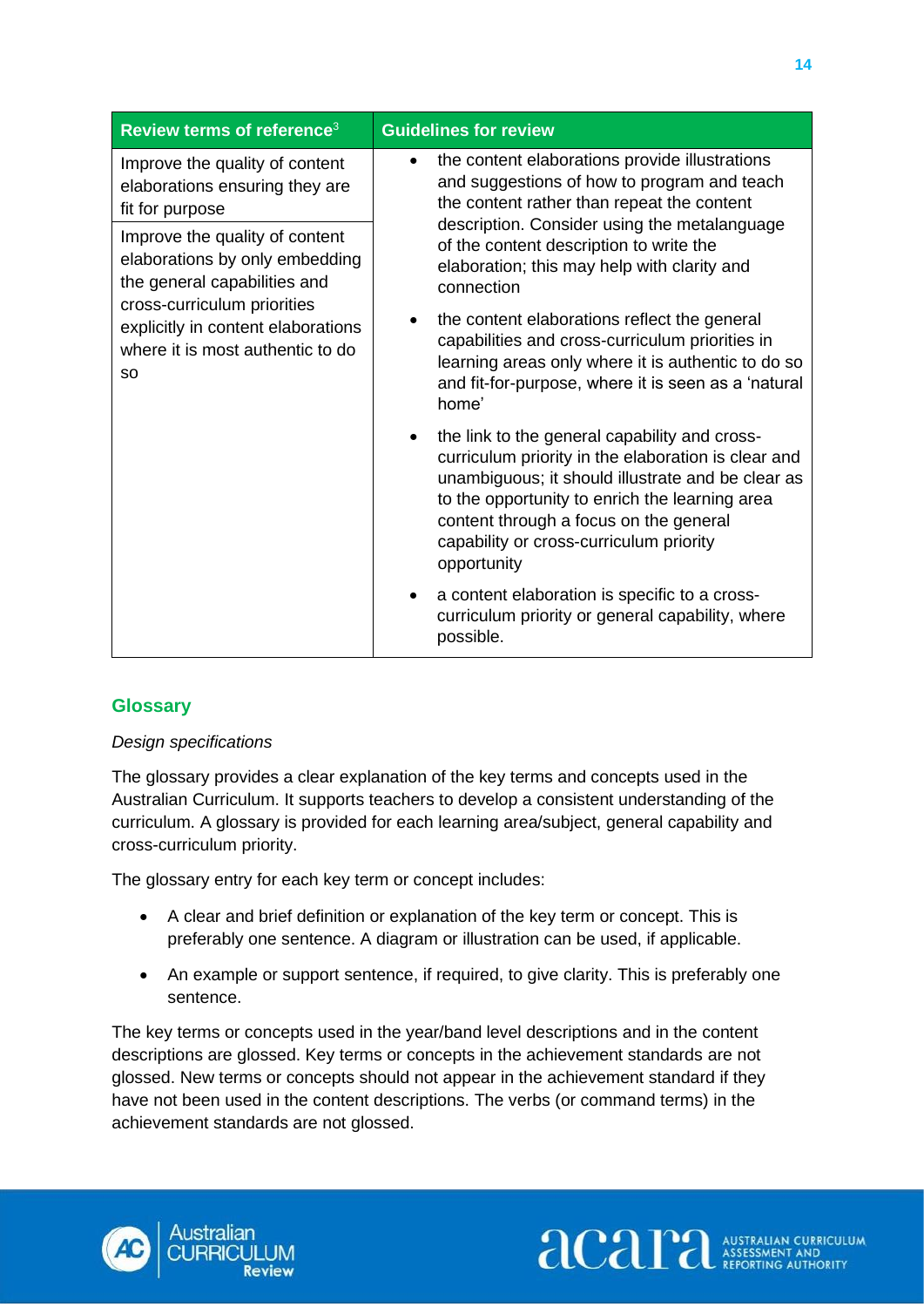The terms or concepts in the elaborations that are glossed will relate to general capabilities or cross-curriculum priority content. There may also be new terms specific to learning area content in the elaborations that need to be glossed, but these should be minimal given key terms and concepts should be introduced in the content descriptions.

There are some common terms or concepts that appear across learning areas. When all the learning area glossaries are developed, common terms will be identified and compared, to determine where it is possible to have one agreed definition or explanation across learning areas, and where the learning area context does necessitate a variation.

#### *Guidelines for review*

Review the existing learning area glossary terms and concepts to ensure:

- Specificity do not include general terms or concepts. The glossary is designed to support all teachers to understand the learning area specific terms and concepts.
- Clarity of definition or explanation do not introduce or use another technical term in the definition or explanation, or the example. The aim is to ensure all teachers understand the terms and concepts, regardless of their level of expertise in the learning area.
- Accuracy be mindful of any contention in the definition of the term or concept.
- Brevity one sentence is the preferred length for the definition or explanation, and one sentence for the example. The inclusion of a diagram or illustration may assist clarity.
- Cultural sensitivity the example or support sentence must be culturally sensitive.
- Inclusion or deletion as a result of the revisions to the curriculum there may be new terms or concepts introduced in the revised curriculum. Add new terms and delete old terms as required.



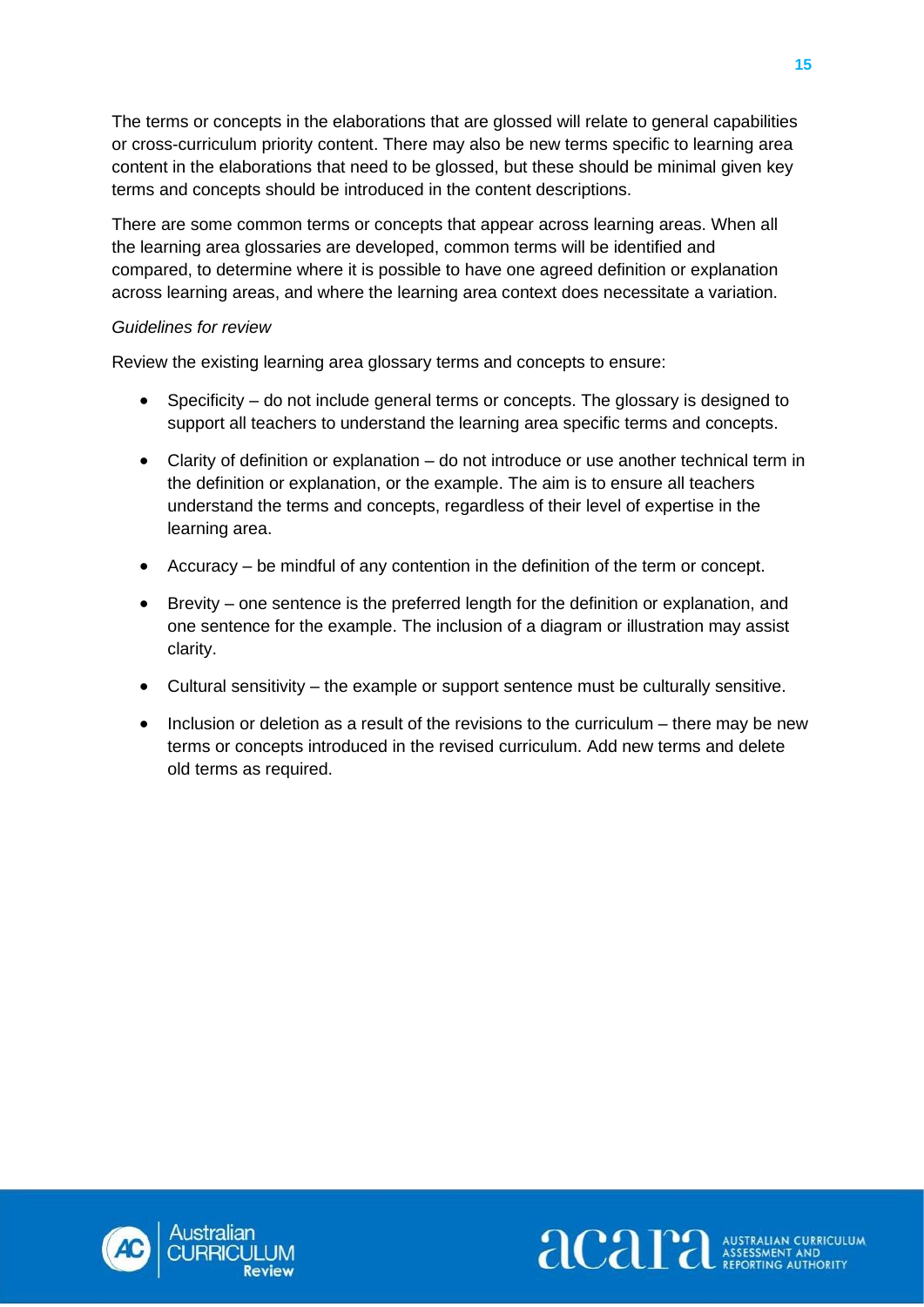## <span id="page-19-0"></span>**Design specifications and review guidelines for the general capabilities**

## **Background**

The F–10 Australian Curriculum includes seven general capabilities:

- Literacy
- Numeracy
- Critical and Creative Thinking
- Digital Literacy (formerly ICT capability)
- Personal and Social Capability
- Ethical Understanding
- Intercultural Understanding.

In the Australian Curriculum, the general capabilities are addressed through the content of the learning areas. Discipline-based content knowledge is important for the development of general capabilities. General capabilities are developed drawing on the content of the learning area curriculum, rather than as isolated generic skills. Teaching learning area content is strengthened by the application of relevant general capabilities, as is the development of the general capabilities through appropriate learning area contexts.

Opportunities to develop general capabilities in learning area content vary. Some general capabilities are essential to, and best developed within specific learning areas; others support learning in any learning area. General capabilities are identified in content descriptions when they are developed or applied through learning area content. They are also identified in content elaborations when they offer opportunities to add depth and richness to student learning.

Literacy and numeracy are fundamental to all learning. While literacy and numeracy development are core to the curriculum in English and Mathematics, literacy and numeracy skills are required and applied in all learning areas.

Critical and creative thinking skills are integral to the process of gaining knowledge, problem-solving and making informed judgments within the particular context of each learning area. Digital literacy supports students to be successful learners in a technologyrich world and is important to learning within all learning areas, with key foundational knowledge and skills embedded in the content of the Digital Technologies curriculum.

The Personal and Social capability, Ethical Understanding and Intercultural Understanding support students to develop ways of being, behaving and learning to live with others, and while primarily a focus for development in Health and Physical Education, the Humanities and Social Sciences and Languages, these capabilities can be further developed and applied in all learning areas.

#### *Design specifications*

Each general capability has an introduction that provides a description of the capability and a rationale for its inclusion in the Australian Curriculum.

Each general capability is presented as either a learning continuum or a learning progression and is structured around elements and sub-elements.



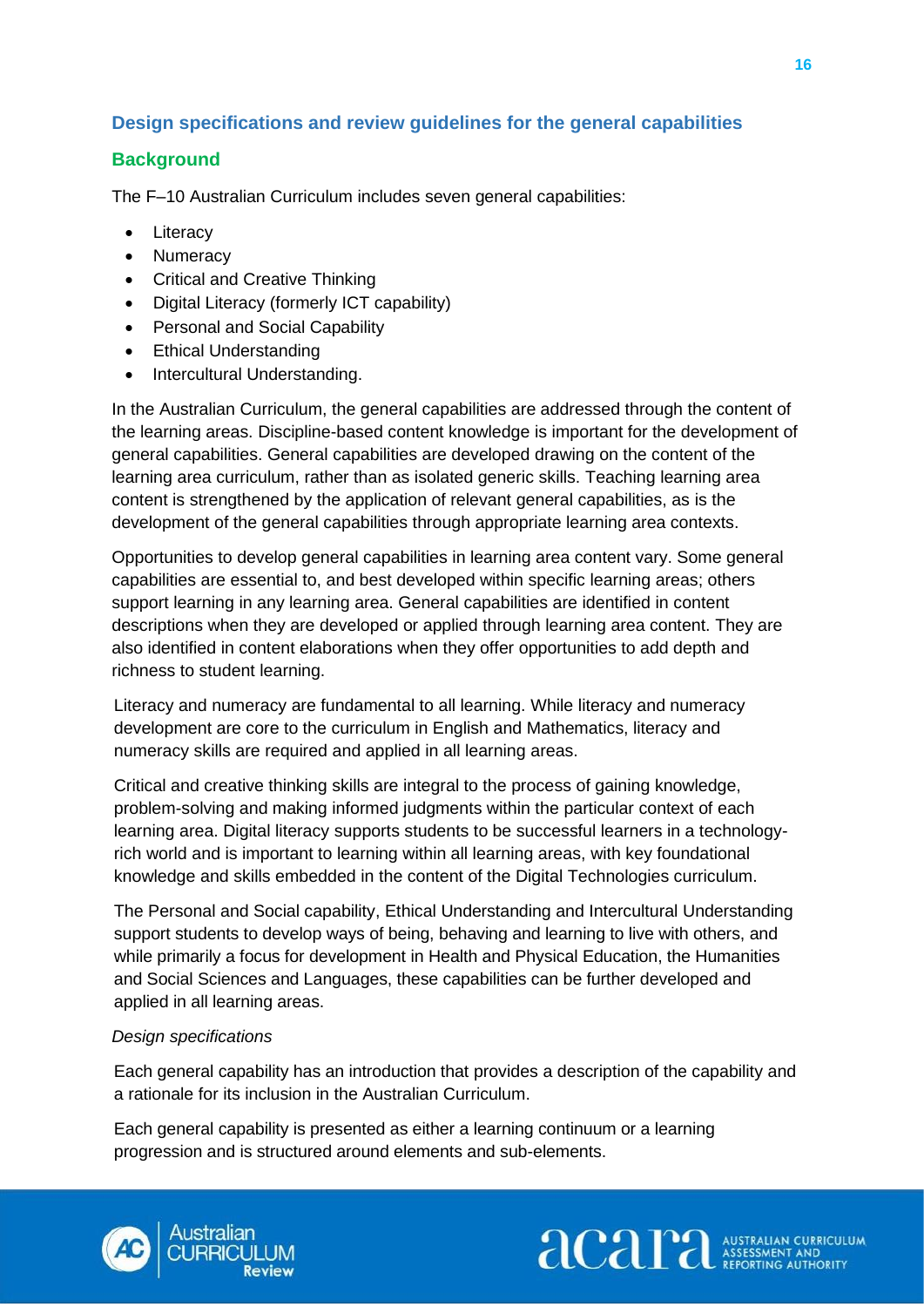A learning continuum has been developed for five of the seven general capabilities, and describes the knowledge, skills and behaviours that students can reasonably be expected to develop from Foundation to Year 10. The continua map common paths for the development of knowledge, skills and behaviours in each of the elements and subelements across six levels for Critical and Creative Thinking, Digital Literacy, Personal and Social capability, Ethical Understanding and Intercultural Understanding.

For the Literacy and Numeracy capabilities, more detailed learning progressions have been developed to describe the learning pathway(s) along which students typically progress regardless of age or year level. The National Literacy and Numeracy Learning Progressions describe the skills, understandings and capabilities students typically acquire as their proficiency increases in a particular aspect of the curriculum over time, and help teachers ascertain the stage of learning reached, identify any gaps in skills and knowledge, and plan for the next step to progress learning.

| Review terms of reference <sup>4</sup>                                                                                                                                                              | <b>Guidelines for review</b>                                                                                                                                                                                                                                                                                                                                                                                                                                                           |
|-----------------------------------------------------------------------------------------------------------------------------------------------------------------------------------------------------|----------------------------------------------------------------------------------------------------------------------------------------------------------------------------------------------------------------------------------------------------------------------------------------------------------------------------------------------------------------------------------------------------------------------------------------------------------------------------------------|
| Revisit, and improve where<br>necessary, the learning continua<br>for the general capabilities with<br>reference to current research                                                                | Review recent developments, insights or feedback that<br>might suggest the need to revise the elements or sub-<br>elements of the continua.                                                                                                                                                                                                                                                                                                                                            |
|                                                                                                                                                                                                     | Review the sequence in the continua:                                                                                                                                                                                                                                                                                                                                                                                                                                                   |
|                                                                                                                                                                                                     | Does the sequence from level 1 to level 6<br>$\bullet$<br>describe changes in behaviour from novice to<br>expert?<br>Does the description of a skill maintain<br>$\bullet$<br>coherence from level 1 to level 6?<br>Do the levels for each sub-element adequately<br>$\bullet$<br>describe a progression of skill development?<br>Does the collection of knowledge, skills and<br>$\bullet$<br>behaviours within a level effectively describe a<br>learner at that stage of schooling? |
|                                                                                                                                                                                                     | Review the scope of the continua:                                                                                                                                                                                                                                                                                                                                                                                                                                                      |
|                                                                                                                                                                                                     | Are the sub-elements the 'best fit' for the<br>element?<br>Are the elements and sub-elements named in<br>$\bullet$<br>the most accurate and clear way?<br>Are there other sub-elements that might be<br>$\bullet$<br>more appropriate or relevant?                                                                                                                                                                                                                                     |
| Declutter the content of the<br>Australian Curriculum by<br>improving the relationship of the<br>general capabilities to learning<br>area content and removing any<br>repetition of content between | Review existing content in each learning area:<br>What content descriptions and elaborations<br>٠<br>exist in each learning area for the general<br>capability?                                                                                                                                                                                                                                                                                                                        |

#### *Guidelines for review*

<sup>4</sup> Australian Curriculum, Assessment and Reporting Authority (ACARA), June 2020, *Terms of reference: Review of the Australian Curriculum F–10*, p. 4.



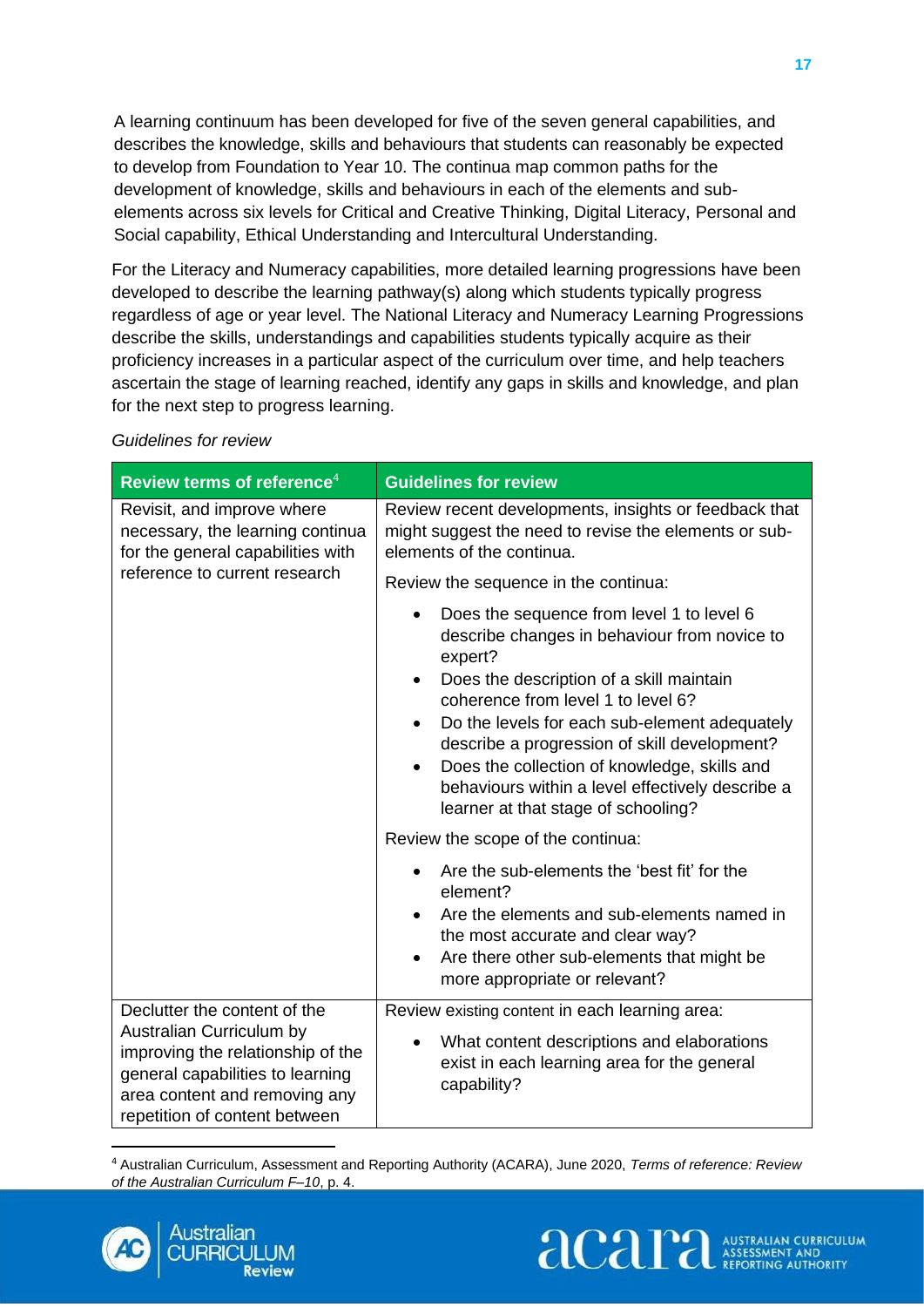| Review terms of reference <sup>4</sup>             | <b>Guidelines for review</b>                                                                                                                 |
|----------------------------------------------------|----------------------------------------------------------------------------------------------------------------------------------------------|
| the general capabilities and the<br>learning areas | Do the existing content descriptions and<br>$\bullet$<br>elaborations show an authentic connection to<br>developing the general capability?  |
|                                                    | Review against proposed revisions to content<br>descriptions:                                                                                |
|                                                    | Are there content elaborations that no longer<br>$\bullet$<br>have a link back to a content description and<br>should be removed or revised? |



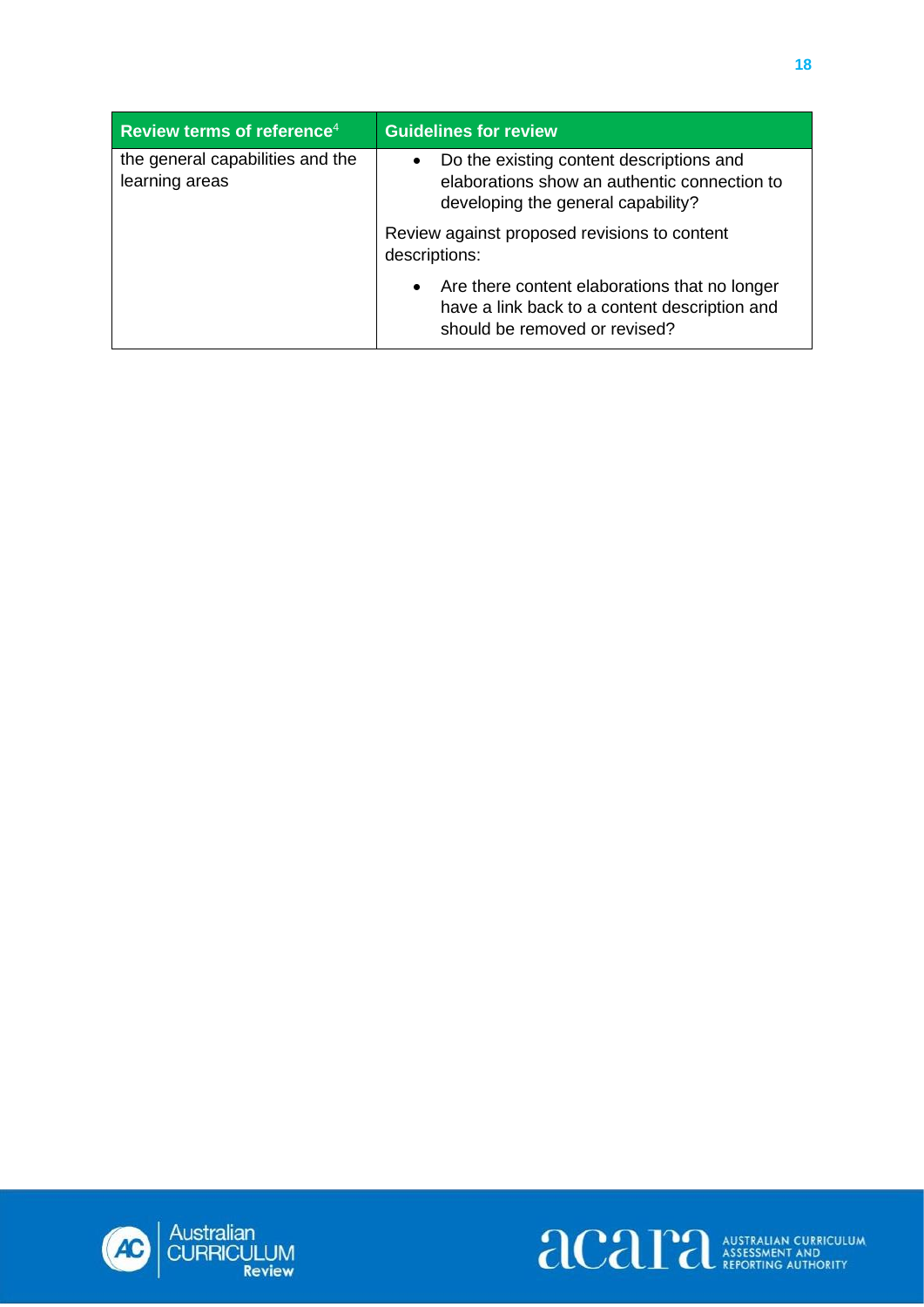## <span id="page-22-0"></span>**Design specifications and review guidelines for the cross-curriculum priorities**

## **Background**

The F–10 Australian Curriculum contains three cross-curriculum priorities that are addressed through the content of the learning areas in the Australian Curriculum, where appropriate:

- Aboriginal and Torres Strait Islander Histories and Cultures
- Asia and Australia's Engagement with Asia
- Sustainability.

Cross-curriculum priorities are incorporated through learning area content; they are not separate learning areas or subjects. They provide opportunities to enrich the content of the learning areas, where most appropriate and authentic to do so, allowing students to engage with and better understand their world.

Opportunities to apply cross-curriculum priorities to learning area content vary. Crosscurriculum priorities are embedded in content descriptions where the development of knowledge, understanding and skills relating to Aboriginal and Torres Strait Islander Histories and Cultures, Asia and Australia's Engagement with Asia and Sustainability are core to the delivery of the learning area content. They are also identified in content elaborations where they offer opportunities to add depth and richness to student learning.

#### *Design specifications*

Each cross-curriculum priority has:

- an overview statement that provides a description of the cross-curriculum priority and a rationale for its inclusion in the Australian Curriculum
- a number of organising ideas that provide a scaffold for developing the knowledge, understanding and skills of the cross-curriculum priority and promoting connections between the priority and learning area content.

| Review terms of reference <sup>5</sup>                                                                                                                             | <b>Guidelines for review</b>                                                                                                                                                                                                             |
|--------------------------------------------------------------------------------------------------------------------------------------------------------------------|------------------------------------------------------------------------------------------------------------------------------------------------------------------------------------------------------------------------------------------|
| Revisit, and improve if<br>necessary, the organising<br>frameworks for the cross-<br>curriculum priorities with<br>reference to current research                   | Check:<br>is the organising framework still current?<br>$\bullet$<br>are there any recent developments or insights<br>٠<br>from feedback that suggest the revision of the<br>organising ideas?<br>what needs to be revised?<br>$\bullet$ |
| Declutter the content of the<br>Australian Curriculum by<br>improving the relationship of the<br>cross-curriculum priorities to<br>learning area content, removing | Review existing content in each learning area to<br>identify:                                                                                                                                                                            |

<sup>5</sup> Australian Curriculum, Assessment and Reporting Authority (ACARA), June 2020, *Terms of reference: Review of the Australian Curriculum F–10*, p. 5.



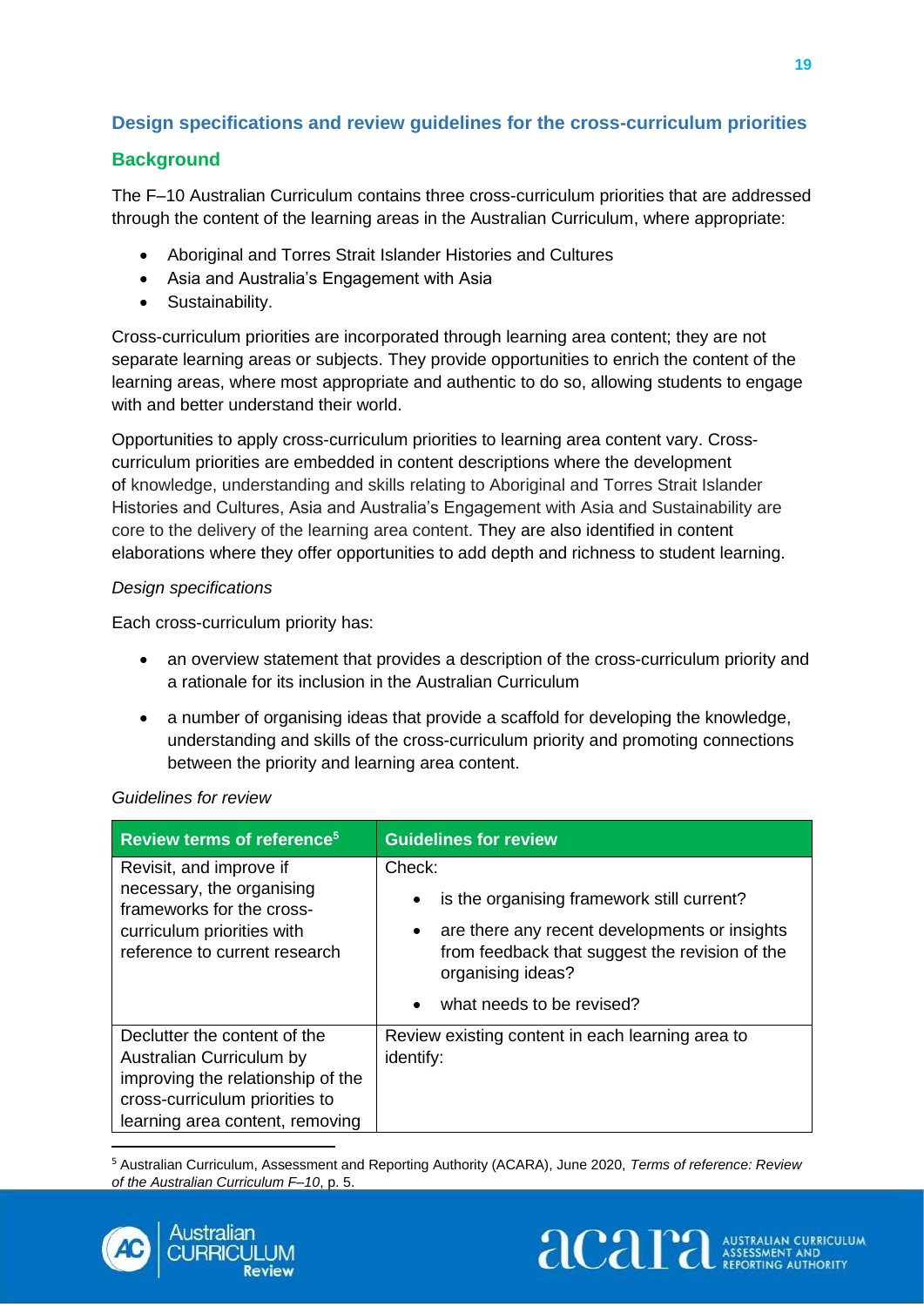| Review terms of reference <sup>5</sup>                                                         | <b>Guidelines for review</b>                                                                                                                                                                                                                                                  |
|------------------------------------------------------------------------------------------------|-------------------------------------------------------------------------------------------------------------------------------------------------------------------------------------------------------------------------------------------------------------------------------|
| any repetition of content<br>between the cross-curriculum<br>priorities and the learning areas | the content descriptions and elaborations that<br>٠<br>exist in each learning area for the cross-<br>curriculum priority                                                                                                                                                      |
|                                                                                                | whether the existing content descriptions and<br>$\bullet$<br>elaborations provide authentic and meaningful<br>cross-curriculum priority contexts                                                                                                                             |
|                                                                                                | the content elaborations that no longer have a<br>٠<br>link back to a content description and should be<br>removed or revised.                                                                                                                                                |
|                                                                                                | Ensure the content elaborations:                                                                                                                                                                                                                                              |
|                                                                                                | align to the organising idea/s for the cross-<br>curriculum priority                                                                                                                                                                                                          |
|                                                                                                | give clear suggestions of how the relevant<br>context of the cross-curriculum priority allows<br>the student to develop the required knowledge<br>and skills required by the content description.                                                                             |
|                                                                                                | In relation to the Aboriginal and Torres Strait Islander<br>Histories and Cultures cross-curriculum priority, ensure<br>the content elaborations:                                                                                                                             |
|                                                                                                | provide meaningful and appropriate national<br>Aboriginal and Torres Strait Islander contexts                                                                                                                                                                                 |
|                                                                                                | give clear suggestions of how culturally relevant<br>$\bullet$<br>context allows students to develop the required<br>knowledge and skills in the content description                                                                                                          |
|                                                                                                | are generic in nature to enable and encourage<br>$\bullet$<br>local contextualisation in collaboration with<br>community                                                                                                                                                      |
|                                                                                                | support educators to reveal and showcase<br>Aboriginal and Torres Strait Islander histories<br>and cultures, providing opportunities to enrich<br>the curriculum content of the learning areas,<br>and allowing students to engage with and better<br>understand their world. |



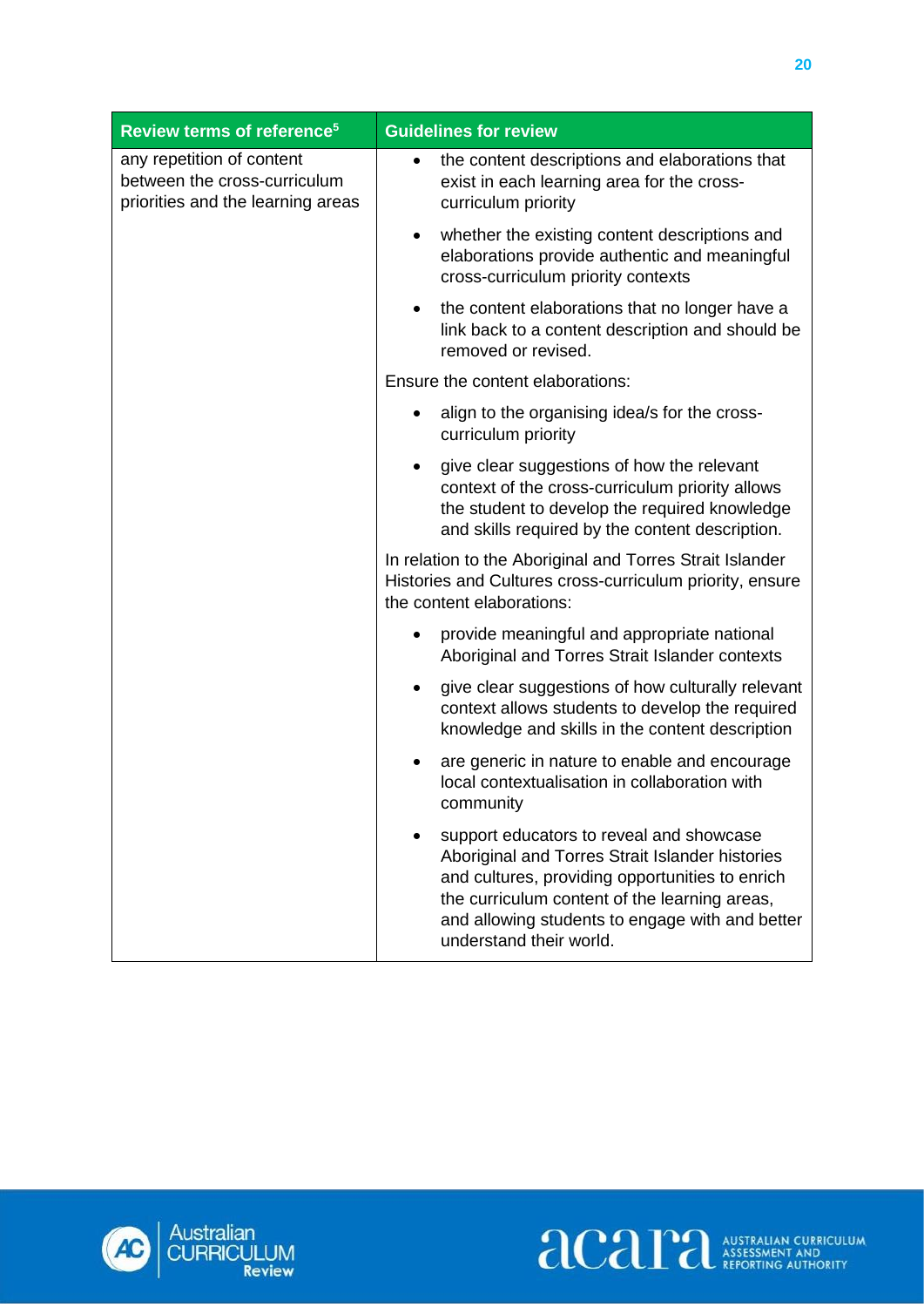## <span id="page-24-0"></span>**Key considerations to support student diversity**

## **Background**

This section provides key considerations for review teams when revising the content of the content descriptions, achievements standards and content elaborations to ensure the Australian Curriculum continues to provide for the educational needs of every child.

Overall, curriculum review teams need to take account of:

- the nature of the learner and the growth and development of young people across the years of schooling, and how the relative emphasis given to each of the eight learning areas varies across the stages of schooling, as described in **The Shape of** [the Australian Curriculum \(version 5.0, June 2020\)](https://www.acara.edu.au/docs/default-source/curriculum/the_shape_of_the_australian_curriculum_version5_for-website.pdf)
- the whole curriculum and how the Australian Curriculum content for any learning area should be able to be taught within the indicative time allocation that ACARA set for its curriculum writers, as outlined in the [Curriculum Design Paper \(version 3.1, 2013\).](https://docs.acara.edu.au/resources/07_04_Curriculum_Design_Paper_version_3_1_June_2012.pdf)

#### *Guidelines for review*

| <b>Ensure that:</b>                                                                                                                                                                                                                                                       | For example:                                                                                                                                                                                                                                                                                                                                                                  |
|---------------------------------------------------------------------------------------------------------------------------------------------------------------------------------------------------------------------------------------------------------------------------|-------------------------------------------------------------------------------------------------------------------------------------------------------------------------------------------------------------------------------------------------------------------------------------------------------------------------------------------------------------------------------|
| Curriculum content is able to<br>be taught to, and accessed by,<br>all students and is intended to<br>expand their knowledge,<br>understanding and skills using<br>age equivalent content                                                                                 | use verbs that can be interpreted flexibly and<br>$\bullet$<br>that allow for multiple ways of representation;<br>inclusive curriculum design should pre-empt<br>and reduce the need for reasonable<br>adjustments for individual students, e.g. where<br>appropriate use inclusive verbs like create or<br>illustrate in place of restrictive verbs such as<br>write or list |
|                                                                                                                                                                                                                                                                           | use 'person with disability' if content requires a<br>$\bullet$<br>reference to a person with one or more<br>disabilities.                                                                                                                                                                                                                                                    |
| There is content in which<br><b>Aboriginal and Torres Strait</b><br>Islander peoples, people with<br>disability, people from diverse<br>socio-economic and cultural<br>backgrounds, and people with<br>EAL/D are made visible and<br>represented fairly and<br>accurately | use language that focuses on the strengths,<br>$\bullet$<br>abilities, knowledge and capacities of people or<br>groups rather than on deficiencies or supposed<br>failings                                                                                                                                                                                                    |
|                                                                                                                                                                                                                                                                           | use the content elaborations to reflect diversity<br>and model diversity content.                                                                                                                                                                                                                                                                                             |
|                                                                                                                                                                                                                                                                           | For content linked to the Aboriginal and Torres Strait<br>Islander Histories and Cultures cross-curriculum<br>priority, pay particular attention to:                                                                                                                                                                                                                          |
|                                                                                                                                                                                                                                                                           | the use of accurate 'factual' statements; do not<br>perpetuate stereotypical viewpoints, e.g. avoid<br>use of phrases such as 'vast empty unused<br>land', 'wilderness', 'lost culture'                                                                                                                                                                                       |
|                                                                                                                                                                                                                                                                           | the use of appropriate and preferred<br>terminology and language                                                                                                                                                                                                                                                                                                              |